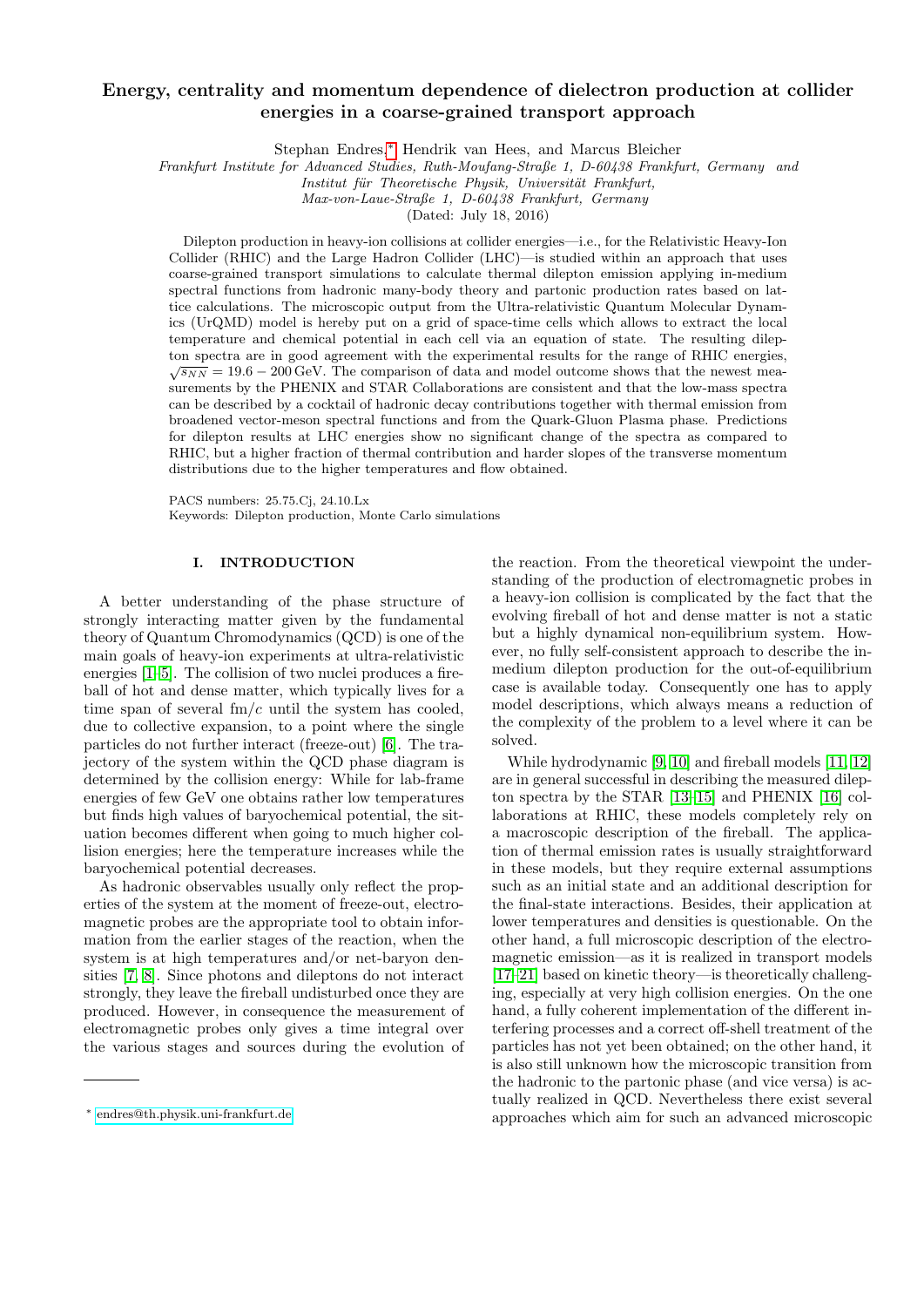description including off-shell and medium effects [\[22–](#page-15-14) [28\]](#page-15-15).

The coarse-graining approach, which is used in the present work for the theoretical calculation of dilepton production, is based on the concepts presented in Ref. [\[29\]](#page-15-16) and has been successfully applied to describe spectra of electromagnetic probes at SIS 18, FAIR and SPS energies [\[30](#page-15-17)[–33\]](#page-15-18). It offers a compromise between the microscopic and macroscopic description of the collision evolution. On the one hand the dynamics is here based on a purely microscopic description from the Ultrarelativistic Quantum Molecular dynamics (UrQMD) model [\[34,](#page-15-19) [35\]](#page-15-20), on the other hand the "coarse-graining" (i.e, the reduction of the large amount of information regarding the phase-space coordinates of the single hadrons) performed by averaging over a large ensemble events and extracting the local thermodynamic properties of the system—allows to describe the reaction dynamics in macroscopic terms of temperature and chemical potential. However, it has the advantage that it is in principle applicable to all phases of a heavy-ion collision and also works for lower collision energies where the use of other macroscopic models is questionable.

For the present paper previous studies are extended to energies available at the Relativistic Heavy-Ion Collider (RHIC) and the Large Hadron Collider (LHC), which covers the range of center-of-momentum energies from<br> $\sqrt{=}$  10.6  $\alpha$  V,  $\alpha$  5500  $\alpha$  V,  $\alpha$  4.1  $\sqrt{s_{NN}} = 19.6 \,\text{GeV}$  up to 5500 GeV. In this energy regime the net-baryon density is assumed to be close to zero for the greatest part of the fireball evolution, and a significant amount of the electromagnetic emission will stem from the Quark-Gluon Plasma (QGP). The specific conditions found at these collision energies offer the possibility to study—among others—the following issues:

- The experimental dilepton measurements will show whether the hadronic spectral functions, which have proven to successfully describe the low-mass dilepton excess, are also consistent with the conditions found in heavy-ion collisions at collider energies, where the baryochemical potential is significantly lower than the temperature for the greatest part of the reaction evolution. Previous work has shown that the in-medium effects on the spectral properties of baryon resonances should still play an important role since the modification of vector mesons is governed by the sum of the baryon and anti-baryon densities, not the net density [\[11\]](#page-15-7).
- At higher invariant masses  $(M_{e^+e^-} > 1 \,\text{GeV}/c^2)$ correlated open-charm decays give a significant contribution to the measured dilepton yield for RHIC and LHC energies [\[36\]](#page-15-21). Similar to the light vector mesons, whose spectral shape is modified in the medium, the charm contribution is known to be affected by the presence of a hot and dense medium [\[37–](#page-15-22)[39\]](#page-15-23). However, it is unclear how strong these effects are. A direct measurement is difficult, as one also finds a strong thermal contribution from the

QGP in that mass region. It is therefore an important theoretical task to disentangle the different contributions and to provide a comprehensive description of the measured dilepton spectra. Although we do not consider charm contributions in the present study, the thermal results for the QGP contribution may serve as a baseline and help to limit the possible medium modifications for D and  $\bar{D}$  mesons.

- Due to the very high temperatures reached at the collider energies considered here, the partonic contribution to the overall dilepton yield will be much more dominant than at lower energies. This might facilitate to study the properties of the Quark-Gluon Plasma, e.g., its temperature [\[11,](#page-15-7) [40\]](#page-15-24).
- Further, it will be interesting whether the reaction dynamics of the colliding system shows deviations as compared to the situation at lower energies. Large parts of the evolution are dominated by the Quark-Gluon Plasma, in contrast to the situation at SPS or even SIS 18 and FAIR. Experimental results for RHIC exhibited an unexpected large flow for direct photons, which is not fully explained by theory up to now [\[41,](#page-15-25) [42\]](#page-15-26). With regard to the coarse-graining approach it will be especially interesting to see in how far the underlying microscopic dynamics, which is completely hadronic, can account for the correct expansion of the system and the time-evolution of temperature and chemical potential.

The last aspect also points out a caveat. Whereas the creation of a deconfined phase with free quarks and gluons is assumed to take place in the early stages of heavyion collisions at RHIC and LHC energies, the microscopic dynamics from UrQMD does not include a description of this partonic phase. Nevertheless, we will argue that it is possible to extract a reasonable and realistic picture of the fireball evolution and thermal electromagnetic emission also at RHIC and LHC energies, including a description of emission from a QGP phase. While a lattice EoS and partonic rates can be applied to approximate the thermodynamic properties and emission patterns inside a partonic phase, it is on the other hand clear that the fireball evolution itself from the coarse-grained dynamics can not reflect any effects due to the creation of a Quark-Gluon Plasma on the microscopic level. Although it is assumed that the influences of a phase-transition or crossover on the gross microscopic evolution are not very significant, this is of course a limiting factor of the present model. Nevertheless, the results might help to understand if and how the phase structure of QCD is reflected in the microscopic dynamics, if the comparison of the model outcome to experimental data shows significant deviations.

This paper is structured as follows. In Sec. [II](#page-2-0) the coarse-graining approach is introduced, and the various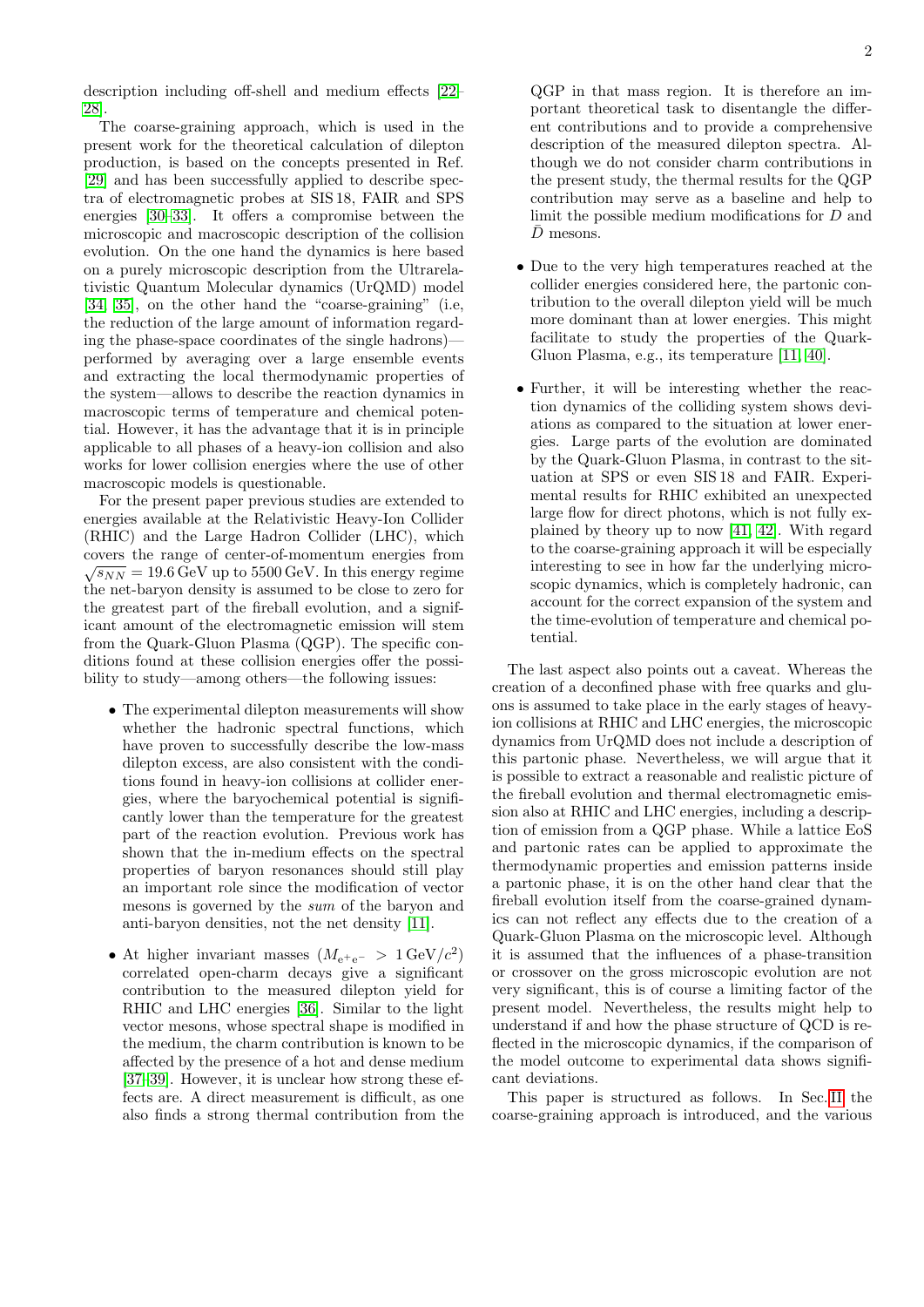dilepton-production mechanisms, which enter the calculations, are outlined. This is followed by a presentation of the results for the space-time evolution of the reaction (Sec. [III A\)](#page-6-0) and dilepton spectra for RHIC and LHC energies (in [III B](#page-7-0) and [III C\)](#page-11-0). A comparison of the results for RHIC and LHC is given in Sec. [III D.](#page-12-0) Finally, we conclude with a summary and an outlook to further studies in Sec. [IV.](#page-14-0)

# <span id="page-2-0"></span>II. THE COARSE-GRAINING APPROACH

In the following, the basic features of the coarsegraining approach are outlined. This description is kept concise here, as the same model was in detail presented previously; for details we refer the reader to references [\[30,](#page-15-17) [31\]](#page-15-27).

#### <span id="page-2-2"></span>A. Microscopic simulations

As a first step, simulations for the different collision energies are conducted with the present version 3.4 of the Ultra-relativistic Quantum Molecular Dynamics (UrQMD) approach [\[34,](#page-15-19) [35,](#page-15-20) [43,](#page-15-28) [44\]](#page-15-29), a semi-classical hadronic transport model based on the principles of kinetic theory, in which the evolution of a heavy-ion collision is described by the propagation of on-shell particles on classical trajectories in combination with a probabilistic treatment of the individual hadron-hadron scatterings. It constitutes an effective solution of the Boltzmann equation, where the collision term includes elastic and inelastic scatterings as well as resonance decays. To account for quantum effects, the particles are represented by Gaussian wave packets and effects such as Pauli blocking are included. For hadron-hadron collisions with enmg are included. For hadron-hadron comsions with energies above  $\sqrt{s} = 3 \,\text{GeV}$  the excitation of strings is possible. The model includes all relevant meson and baryon resonances up to a mass of  $2.2 \,\text{GeV}/c^2$ . Resonance parameters and cross-sections are adapted and extrapolated to the values collected by the Particle Data Group [\[45\]](#page-15-30).

For being able to deduce a realistic fireball evolution in terms of T and  $\mu_B$  and—in consequence—meaningful dilepton spectra from the UrQMD simulation, one first has to check whether the model can describe the bulk results measured in experiment. In general, the UrQMD model has proven to describe the hadronic observables from heavy-ion reactions very well in a wide range of collision energies. Also up to RHIC and LHC energies the hadron production and the resulting yields, ratios, rapidity and transverse-momentum spectra are quite well described in the approach; for details we refer the reader to references [\[43,](#page-15-28) [46,](#page-15-31) [47\]](#page-15-32). However, looking at specific observables one also finds deviations of the model results from the experimental data. This is especially the case for the elliptic flow,  $v_2$ : Whereas the elliptic flow is described quite well up to SPS energies, for higher collision energies the average elliptic flow  $\langle v_2 \rangle$  underestimates the experimental results. At top RHIC enestimates the experimental results. At top function-<br>ergy of  $\sqrt{s_{NN}} = 200 \,\text{GeV}$  the transport model reaches only roughly 60% of the measured value [\[48\]](#page-15-33). Regarding the transverse-momentum dependence of  $v_2$ , the underprediction is most prominent for high  $p_t$  [\[49–](#page-15-34)[51\]](#page-15-35). Nevertheless, the model reproduces the centrality dependence and the gross features of the  $v_2$  particle-type dependence, such the mass-ordering for low  $p_t$  and the number-ofconstituent-quark scaling for higher transverse momenta [\[52\]](#page-15-36). Since the build-up of  $v_2$  in the model correlates to the rescattering rate, the low values of this observable in UrQMD can be interpreted as a hint that a strongly interacting phase of partons is created in the early reaction evolution [\[53–](#page-15-37)[55\]](#page-15-38) (see also Sec. [II C\)](#page-3-0).

However, the anisotropic flow effects are very small (at the order of few percent) and have only very little influence on the dilepton invariant-mass and transversemomentum spectra. In consequence, the deviations from the experimental measurements will not play a significant role for our present study. This is of course different for studies of the anisotopic flow of electromagnetic probes, where the deviations from the measured bulk  $v_2$  will be apparent. To reproduce these measurements, one will probably need an advanced description which includes the effects of the partonic phase on the fireball evolution.

## <span id="page-2-3"></span>B. Extracting thermodynamic properties

Note that within the UrQMD model one has a well determined phase-space distribution function  $f(\vec{x}, \vec{p}, t)$ , as the location and momenta of all particles are known. However, since the full microscopic treatment of the medium effects is quite complicated, the present approach aims to reduce (i.e., to coarse-grain) the amount of information given by  $f(\vec{x}, \vec{p}, t)$ , such that one can switch from a microscopic to a macroscopic description of the collision. Instead of the individual particle coordinates, the system is then defined by its thermodynamic properties. To do so, it is first necessary to obtain a smooth distribution function, which is realized by averaging over a large number of events:

<span id="page-2-1"></span>
$$
f(\vec{x}, \vec{p}, t) = \left\langle \sum_{h} \delta^{(3)}(\vec{x} - \vec{x}_h(t)) \delta^{(3)}(\vec{p} - \vec{p}_h(t)) \right\rangle. \quad (1)
$$

Here the angle brackets  $\langle \cdot \rangle$  denote the ensemble average. It is important to bear in mind that the UrQMD model constitutes a non-equilibrium approach, whereas the thermodynamic properties are well defined only for equilibrated matter. Consequently, the approximate extraction of equilibrium quantities is consistent only locally. Thus a grid of small space-time cells is setup where—following Eq. [1—](#page-2-1)for each of these cells the energy-momentum tensor and the baryon current are ex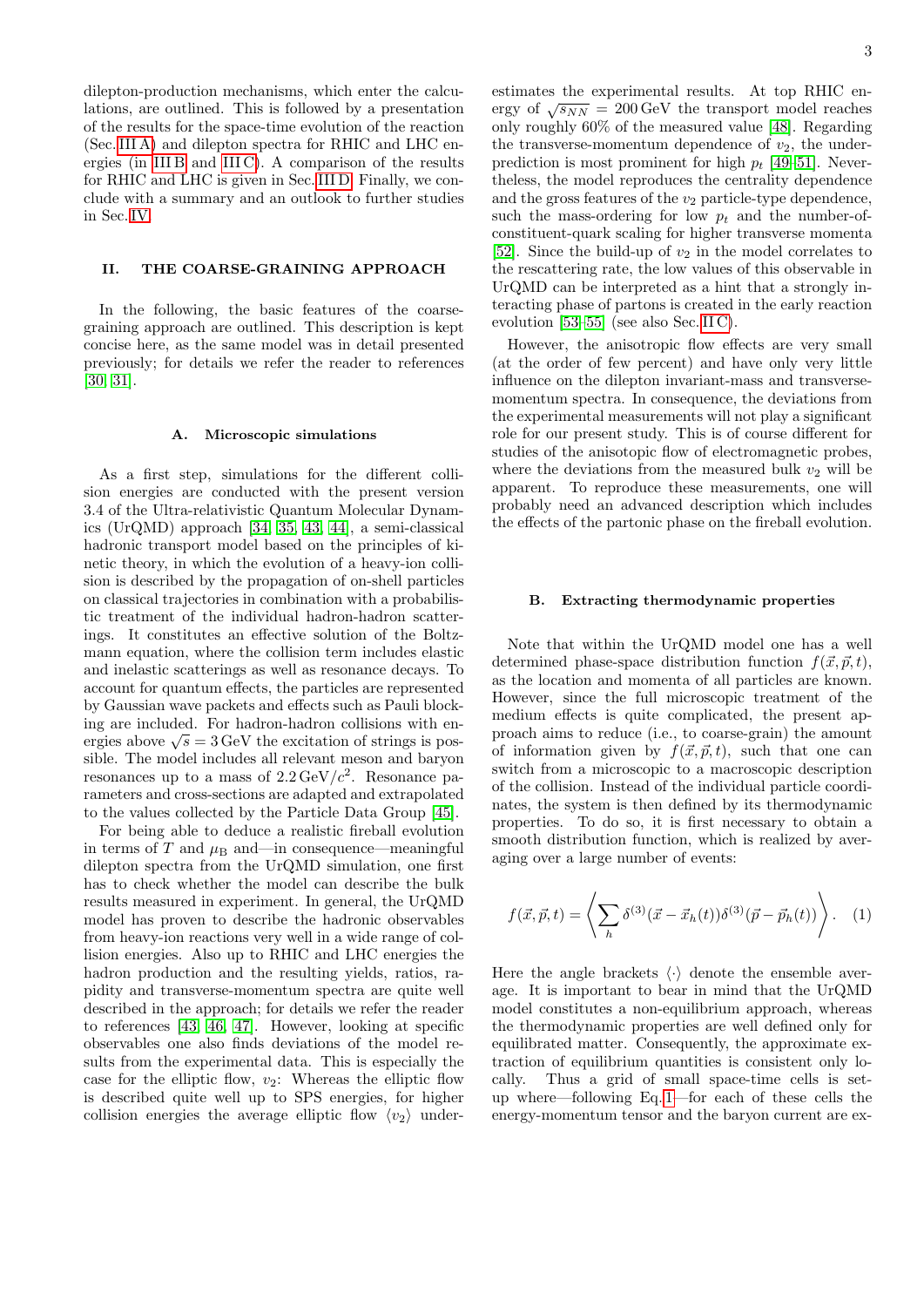tracted as

$$
T^{\mu\nu} = \frac{1}{\Delta V} \left\langle \sum_{i=1}^{N_h \in \Delta p_i^{\nu}} p_i^0 \right\rangle,
$$
  

$$
j_B^{\mu} = \frac{1}{\Delta V} \left\langle \sum_{i=1}^{N_{\rm B/\bar{B}} \in \Delta V} \pm \frac{p_i^{\mu}}{p_i^0} \right\rangle.
$$
 (2)

Here  $\Delta V$  is the volume of the cell, and the sum is taken over all (anti-)baryons or hadrons in the cell, respectively. If one knows  $j_B^{\mu}$  and  $T^{\mu\nu}$ , the local rest frame (LRF) can be determined by applying the definition of Eckart [\[56\]](#page-15-39), which requires a vanishing baryon flow,  $\vec{j}_B = 0$ . The energy and net-baryon density of the cell are then defined as  $\varepsilon = T_{\text{LRF}}^{00}$  and the baryon density is  $\rho_{\text{B}} = j_{\text{B,LRF}}^{0}$ .

To obtain temperature and baryochemical potential it is necessary to apply an equation of state (EoS) which translates the local energy and baryon densities into T and  $\mu_{\rm B}$ . For consistency with the underlying transport model, we apply a hadron gas EoS [\[57\]](#page-15-40) for the lower temperature range up to  $T = 170 \,\text{MeV}$ . It includes the same hadronic degrees of freedom as the UrQMD approach. For higher temperatures a pure hadronic description is insufficient, as the phase transition to a Quark-Gluon Plasma also changes the degrees of freedom and consequently the equation of state. We therefore use an EoS from Lattice calculations [\[58\]](#page-15-41) (with a critical temperature  $T_c = 170 \,\text{MeV}$  for cells with higher energy densities. While both EoS match in the temperature region from 150-170 MeV, the Lattice EoS gives significantly higher temperatures for very hot cells. A comparison between both equations of state is given in Ref. [\[30\]](#page-15-17).

It is important to bear in mind that the application of the Lattice EoS for higher energy densities or temperatures, respectively, does not provide full consistency with the underlying hadronic dynamics in the transport model; in UrQMD only hadronic degrees of freedom are implemented, and no phase transition to a partonic phase is included. On the other hand, the very details of the microscopic dynamics are anyway "washed out" in the coarse-graining procedure by the reduction of the multitude of information and the averaging over the events. Since we only use the local energy density distribution from the microscopic simulations to calculate a temperature via the lattice EoS ( $\mu_B = \mu_\pi = 0$ is always assumed for  $T > 170 \,\text{MeV}$ , a severe problem should only arise if the gross evolution of the density distribution would largely depend on the specific equation of state. This would imply differences in the measurable particle spectra. However, previous studies with a UrQMD+hydrodynamics hybrid model [\[59\]](#page-15-42) have shown that the bulk evolution of the fireball is not significantly altered when using an EoS including a phase transition instead of a pure hadron gas EoS [\[60\]](#page-16-0). Taking this into account, the procedure as applied in the present approach seems justifiable. (The effect of the choice of EoS on the dilepton spectra is also studied in Sec. [III B.](#page-7-0))

# <span id="page-3-0"></span>C. Non-equilibrium effects

The approach as outlined above assumes a locally equilibrated system in each cell. However, it is clear that within a transport approach this condition is not always fulfilled in a satisfying manner. In contrast, due to the non-equilibrium nature of the model one finds significant deviations from kinetic and/or chemical equilibrium. For a correct description of the fireball evolution the consequences of these deviations need to be considered. Basically one finds two dominant effects which affect the thermodynamic properties and, consequently, the dilepton emission:

- 1. Pressure isotropy is necessary for a system to be in kinetic equilibrium. However, it is well known from previous studies [\[61,](#page-16-1) [62\]](#page-16-2) that the initial stages of a heavy-ion collision are dominated by large differences between the longitudinal and transverse pressures. This is a consequence of the strong longitudinal compression of the nuclei at the beginning of the collision. In this case, the energy density is overestimated in the cell, as a large fraction of the energy is of no relevance with regard to the thermal properties of the system. To apply the coarse-graining approach also for the first few  $\text{fm}/c$  of the collision, it is therefore necessary to extract a realistic energy density  $\varepsilon_{\text{eff}}$  taking the limited degree of thermalization into account. This is achieved by the use of a generalized equation of state for a Boltzmann-like system [\[63,](#page-16-3) [64\]](#page-16-4), that gives  $\varepsilon_{\text{eff}}$  in dependence on the "bare" energy density in the cell and the pressure anisotropy. The results for SPS energies showed that significant deviations of  $\varepsilon_{\text{eff}}$  are only found for the first  $1-2 \, \text{fm}/c$  of the collision [\[30\]](#page-15-17).
- 2. Chemical non-equilibrium shows up in the form of finite meson chemical potentials (in full equilibrium, all meson chemical potentials vanish as the meson number is not a conserved quantity, in contrast to, e.g., the net-baryon number) and most dominantly in form of a pion chemical potential  $\mu_{\pi}$ , since the  $\pi$  mesons are the most abundantly produced particles. A finite  $\mu_{\pi}$  is the consequence of an overpopulation of pion states. In a transport model, such an over-dense pion system is especially found at the very beginning of the reaction, when the fireball is still far from kinetic equilibrium and the first inelastic collisions produce a large number of pions [\[65\]](#page-16-5). The pion chemical potential is important for the population of  $\rho$  and  $\omega$  vector mesons, as a high density of pions increases the probability for the production of these particles (besides,  $\mu_{\pi}$  has also some moderate effects on the spectral shape) [\[66,](#page-16-6) [67\]](#page-16-7). To account for these effects we extract the pion chemical potential in each cell in Boltzmann approximation.

When the local energy and particle densities change in the course of the fireball evolution, the phase-space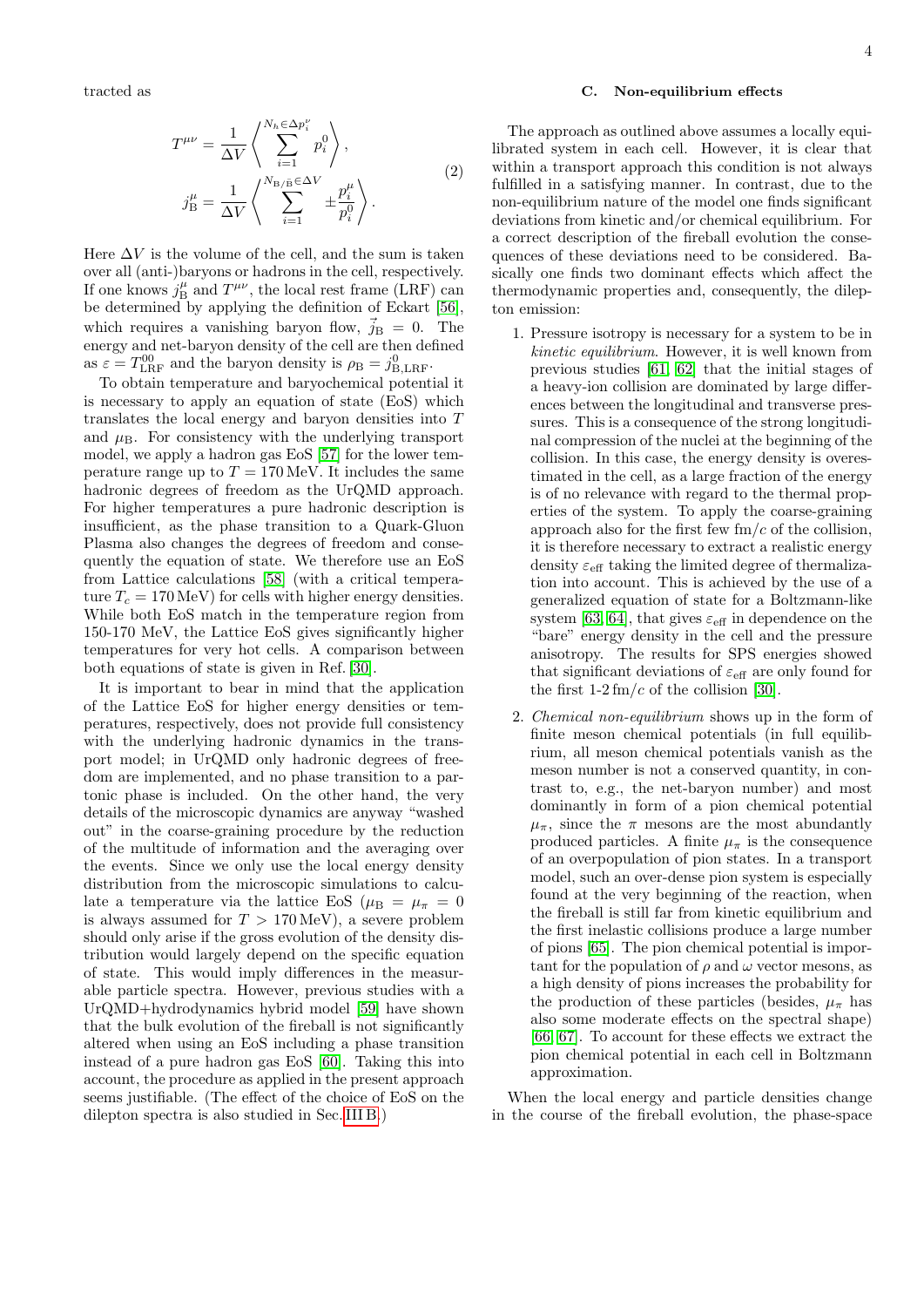distribution function,  $f(\vec{x}, \vec{p}, t)$ , is adjusted to the corresponding values of temperature and chemical potentials. If this adjustment is slower than the change of  $T$  and  $\mu$ , one will find deviations from the local equilibrium distribution of the form [\[68\]](#page-16-8)

$$
f(\vec{x}, \vec{p}, t) = f_{\text{eq}}(\vec{x}, \vec{p}, t) + \delta f(\vec{x}, \vec{p}, t). \tag{3}
$$

One consequence of this deviation from the equilibrium state is the appearance of finite transport coefficients, such as viscous stresses, heat flow, and diffusion [\[69\]](#page-16-9). Note that in the underlying transport dynamics used for the coarse-graining these effects are implicitly implemented due to the non-zero mean free path of the interacting hadrons. The resulting transport coefficients (e.g., viscosity and heat conductivity) from UrQMD have been in detail studied for the infinite-matter case in box calculations [\[70–](#page-16-10)[73\]](#page-16-11). The results showed that for the shear viscosity to entropy ratio one obtains rather high values  $\eta/s > 0.6$  within the model. This is in contrast to ideal hydrodynamic calculations which have been quite successful in describing the observables from heavy-ion collisions by neglecting the effect of those transport coefficients. The large elliptic flow measured in non-central heavy-ion reactions at RHIC energies suggests a very low value of the shear viscosity to entropy ratio  $\eta/s$  in the created hot and dense fireball. This was interpreted as a direct hint for the creation of a Quark-Gluon Plasma phase early during the fireball evolution [\[74,](#page-16-12) [75\]](#page-16-13). The high values of  $\eta/s$  from UrQMD can, in consequence, explain the underestimation of the resulting elliptic flow  $v_2$ at RHIC in the model, as discussed in Sec. [II A.](#page-2-2)

However, recently the role and importance of viscosity has come into theoretical focus and was studied intensively in hydrodynamical approaches [\[76–](#page-16-14)[81\]](#page-16-15), as it was found that pure ideal hydrodynamic calculations result in an overestimate of the elliptic flow for high transverse momenta and/or wrong slopes for the hadron- $p_t$  spectra [\[68\]](#page-16-8). With regard to the dilepton emission, the appearance of a shear viscosity might show an effect in two ways: Firstly, by its influence on the bulk evolution—especially an increase of the directed flow and a reduction of the anisotropies—, and secondly by the direct modification of the emission rates due to modifications of the distribution functions, [\[82\]](#page-16-16).

Whereas the coarse-grained dynamics of the fireball naturally reflects the viscosities in the underlying microscopic simulations, as mentioned above, we do not consider the effects of the viscous corrections on the electromagnetic emission rates for two reasons: One the one hand it was shown that the influence of finite viscosity on the resulting invariant mass or transverse momentum spectra of dileptons and photons is rather small, especially for the low-mass region up to  $2 \text{ GeV}/c^2$  [\[9,](#page-15-5) [10,](#page-15-6) [83\]](#page-16-17). (The case is somewhat different for the elliptic flow, where the modification of the emission rates might be more pronounced.) On the other hand there are presently no calculations available for the hadronic and partonic rates which are applied in our approach. The viscous

correction for emission from the Quark-Gluon Plasma has so far only been calculated for the perturbative Born rate, i.e., for leading order  $q\bar{q}$  annihilation [\[84\]](#page-16-18). However, this rate is known to significantly underestimate the thermal yield for lower masses, compared to more advanced hard-thermal loop or lattice rates [\[85,](#page-16-19) [86\]](#page-16-20). The situation is similar for the hadronic rates, where the effect of viscosity has been considered only for a low-density calculation [\[87\]](#page-16-21) which cannot account for the full in-medium modfications of the vector mesons' spectral shape.

We will discuss the emission rates applied in the present approach in detail in the following section [II D.](#page-4-0)

# <span id="page-4-0"></span>D. Thermal dilepton rates

The thermal emission of dileptons from an equilibrated system of hot and dense matter is determined by the imaginary part of the (retarded) electromagnetic current-current correlation function,  $\text{Im}\Pi_{\text{em}}^{(ret)}$ , which is connected to the electromagnetic current  $j_{\mu}$  [\[88\]](#page-16-22). The dilepton yield per four-volume and four-momentum can then be calculated according to the relation [\[67,](#page-16-7) [89\]](#page-16-23)

<span id="page-4-2"></span>
$$
\frac{dN_{ll}}{d^4x d^4q} = -\frac{\alpha_{em}^2 L(M)}{\pi^3 M^2} f_B(q;T) \operatorname{Im} \Pi_{em}^{(\text{ret})}(M, \vec{q}; \mu_B, T),
$$
\n(4)

where  $f_B$  is the Bose distribution function and  $L(M)$  the lepton phase space.

In the hadronic low-mass regime (i.e., for  $M_{e^+e^-}$  <  $1 \text{ GeV}/c^2$ ) the electromagnetic current directly couples to the vector mesons and—assuming vector meson dominance (VMD)— $\Pi_{em}$  is proportional to the vector-meson propagator

<span id="page-4-1"></span>
$$
D_V = \frac{1}{q^2 - m_V^2 - \Sigma_V(q^2)}
$$
(5)

where  $m_V$  is the bare mass of the meson and  $\Sigma_V$  the corresponding self-energy of the particle, related to its decay width. Whereas the self-energy in the vacuum can be deduced from experimental measurements of inelastic electron-positron scattering ( $e^+e^- \rightarrow$  hadrons), the situation for finite  $T$  and  $\mu_B$  is more complicated and requires detailed model calculations. For the present work we apply the results from equilibrium quantum-field theory calculations with a hadronic many-body approach [\[90,](#page-16-24) [91\]](#page-16-25). They account for the interactions of the  $\rho$  and  $\omega$  mesons with hadrons in a heat bath. For the  $\rho$  the pion cloud  $(\Sigma_{\rho\pi\pi})$  as well as the direct contributions from  $\rho$ -hadron scatterings with baryons ( $\Sigma_{\rho B}$ ) and mesons ( $\Sigma_{\rho M}$ ) are included in the calculation of the in-medium self-energy. In this case Eq. [5](#page-4-1) becomes

$$
D_{\rho} = \frac{1}{M^2 - m_{\rho}^2 - \Sigma_{\rho \pi \pi} - \Sigma_{\rho B} - \Sigma_{\rho M}}.\tag{6}
$$

The situation for the  $\omega$  meson is more complex, as it constitutes a three-pion resonance. Here the self energy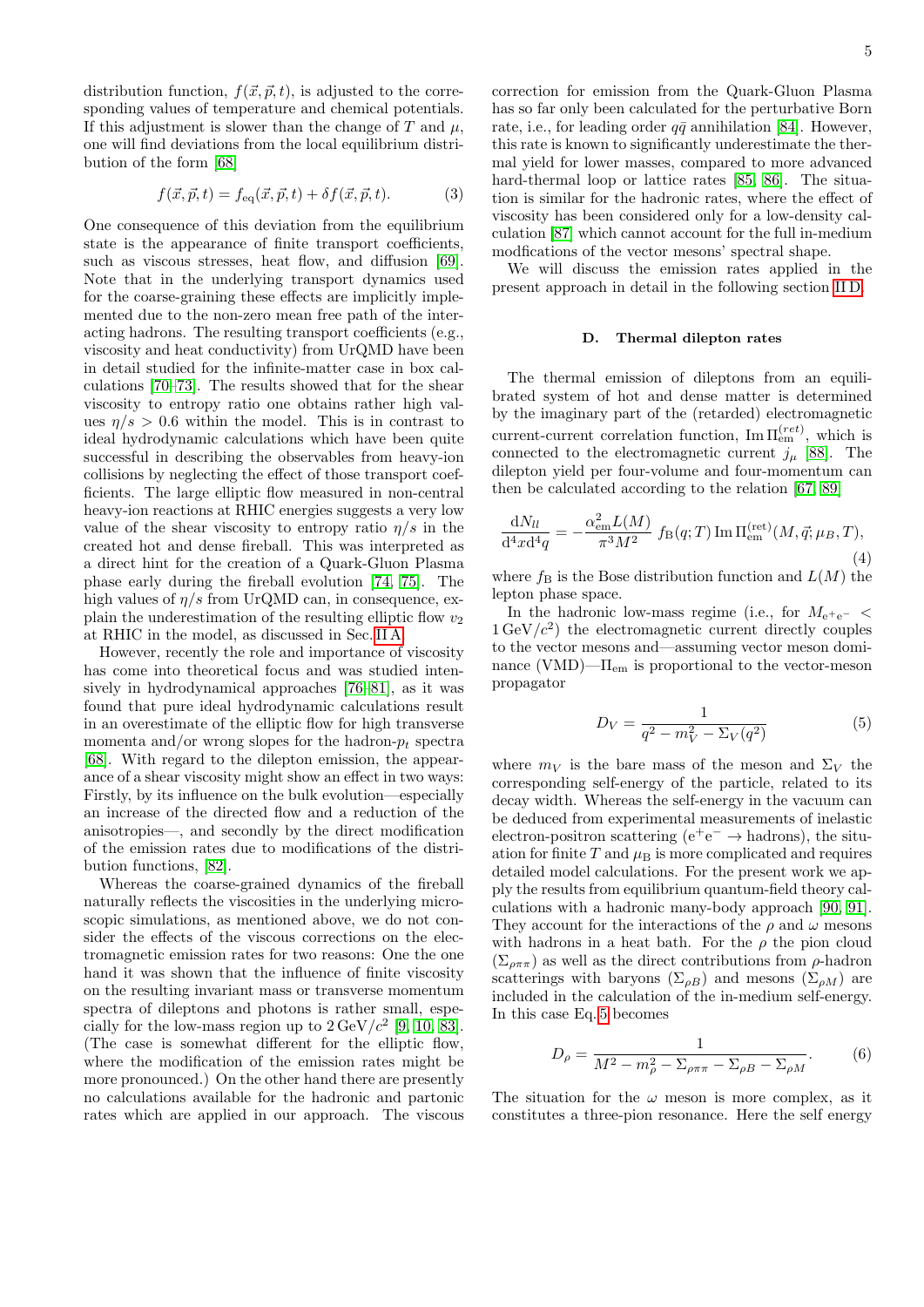includes  $\omega \to \pi \rho$  and  $\omega \to 3\pi$  decays as well as the inelastic  $\omega\pi \to \pi\pi$ ,  $\omega\pi \to b_1$  and  $\omega N \to N^*$  scatterings. The resulting propagator reads

$$
D_{\omega} = [M^2 - m_{\omega}^2 + im_{\omega} (\Gamma_{3\pi} + \Gamma_{\rho\pi} + \Gamma_{\omega\pi \to \pi\pi}) - \Sigma_{\omega\pi b_1} - \Sigma_{\omega B}]^{-1}.
$$
\n(7)

To account for the symmetry of the interactions of  $\rho$  and  $\omega$  mesons with baryons and anti-baryons, the spectral functions do not depend on the baryochemical potential  $\mu_B$  but on an effective baryon density  $\rho_B^{\text{eff}} = \rho_N + \rho_{\bar{N}} + \rho_{\bar{N}}$  $0.5(\rho_{\rm B*} + \rho_{\rm \bar{B^*}})$  [\[92\]](#page-16-26). Here  $\rho_{\rm N/\bar{N}}$  denotes the nucleon / anti-nucleon density and  $\rho_{\text{B}^*/\bar{\text{B}}^*}$  is the density of excited baryon/anti-baryon resonances.

Note that in the case of a finite pion chemical potential an additional fugacity factor

$$
z_{\pi}^{n} = \exp\left(\frac{n\mu_{\pi}}{T}\right)
$$
 (8)

enters in Eq. [4.](#page-4-2) The exponent  $n$  depends on the difference between initial and final pion number for the relevant channel [\[67,](#page-16-7) [93,](#page-16-27) [94\]](#page-16-28). For dilepton production from  $\rho$  mesons one has  $n = 2$  whereas for the  $\omega$  it is  $n = 3$ .

At the higher masses above  $1 \text{ GeV}/c^2$  one no longer finds distinct resonances in the hadronic domain of the vector channel but a broad continuum of multi-pion states which couple to the electromagnetic current. In principle, also here the dilepton emission is related to the vector spectral function. However, the presence of pions at finite T causes a chiral mixing of the isovector part of the vector and axial-vector correlators [\[95\]](#page-16-29). The corresponding isovector-vector current correlation function takes the form [\[96\]](#page-16-30)

$$
\Pi_V(p) = (1 - \varepsilon) z_\pi^4 \Pi_{V,4\pi}^{\text{vac}} + \frac{\varepsilon}{2} z_\pi^3 \Pi_{A,3\pi}^{\text{vac}} + \frac{\varepsilon}{2} (z_\pi^4 + z_\pi^5) \Pi_{A,5\pi}^{\text{vac}}, \tag{9}
$$

where the mixing coefficient  $\varepsilon$  is given by the thermal pion loop, and  $z_{\pi}$  again denotes the pion fugacity.

For temperatures above the critical temperature  $T_c$  the relevant degrees of freedom are no longer hadrons (vector mesons) but quarks and gluons. In this situation the strength of the electromagnetic current is accounted for by a partonic description and the thermal dilepton production occurs—to leading order—via the electromagnetic annihilation of quark-antiquark pairs,  $q\bar{q} \rightarrow \gamma^*$ . However, it has been shown that the pure pQCD result [\[84\]](#page-16-18) underestimates the actual dilepton emission in the low energy regime (i.e., at low masses). Nonperturbative results indicate a strong enhancement due to  $\alpha_s$  corrections and bremsstrahlung effects [\[85\]](#page-16-19). In the present work we apply a spectral function from lattice QCD calculations [\[86\]](#page-16-20) which has been extrapolated for finite threemomenta by a fit to the according photon rate [\[11\]](#page-15-7). Note that these lattice rates are available only for vanishing quark chemical potential  $\mu_q = 0$ . However, the effects of a finite  $\mu_q$  are quite small with regard to the dilepton emission rates and can be neglected here.

# E. Non-thermal hadronic decay contributions

In addition to the thermal dilepton emission from the hot and dense fireball, there are also contributions from more long-lived mesons which mostly decay into lepton pairs after the freeze-out of the system, mainly the pseudoscalar  $\pi^0$  and  $\eta$  mesons. Their Dalitz decays into a real and a virtual photon (which subsequently transforms in a lepton pair) dominate the very low invariant masses. The corresponding decay width is related to the probability for the decay into two photons and given by the Kroll-Wada formula [\[97\]](#page-16-31)

$$
\frac{d\Gamma_{P\to\gamma e^+e^-}}{dM} = \frac{2\alpha}{3\pi M} L(M) 2\Gamma_{P\to\gamma\gamma} \times \left(1 - \frac{M^2}{M_\rho^2}\right) |F_{P\gamma\gamma^*}(M^2)|, \tag{10}
$$

where the form factors  $F_{P\gamma\gamma^*}$  are fitted to experimental data [\[98\]](#page-16-32), consistent with the theoretical results assuming VMD.

Note that only the final state  $\pi$  and  $\eta$  mesons are considered for the procedure. Those mesons which are produced and absorbed again during the collision have a negligible probability for a dilepton decay due to their small decay width. The situation is somewhat different for the  $\phi$  meson. In spite of the shorter lifetime we do not treat it as a thermal contribution (since the expected medium-effects are so small that they can be neglected) but consider the microscopic decays here as for the pseudoscalar mesons. However, in this case one assumes that the  $\phi$  has an equal probability for the decay into a lepton pair at any time and therefore can continuously emit dileptons [\[99\]](#page-16-33). The total yield is then obtained as a time integral over the lifetime as

<span id="page-5-0"></span>
$$
\frac{\mathrm{d}N_{ll}}{\mathrm{d}M} = \frac{\Delta N_{ll}}{\Delta M} = \sum_{i=1}^{N_{\Delta M}} \sum_{j=1}^{N_{\phi}} \int_{t_i}^{t_f} \frac{\mathrm{d}t}{\gamma} \frac{\Gamma_{\phi \to ll}(M)}{\Delta M}, \quad (11)
$$

where the  $\gamma$  factor accounts for the relativistic time dilation in the computational frame compared to the mesons rest frame. This procedure explicitly takes absorption processes for the  $\phi$  into account.

Besides, two more non-thermal contributions arise due to the fact that not for all cells it is possible to properly calculate the thermal contribution. This is mainly the case for the later stages of the reaction, for cells with (i) no baryon content, so that the LRF is not well-defined, or (ii) where the temperature is below 50 MeV, in which case the EoS and the emission rates no longer give reliable results. In these cases a "freeze-out" contribution for the  $\rho$  and  $\omega$  meson is determined directly from the microscopic UrQMD results for those specific cells. The procedure is the same as for the  $\phi$  given by Eq. [11,](#page-5-0) but the time-integration is performed only for the corresponding time-step size.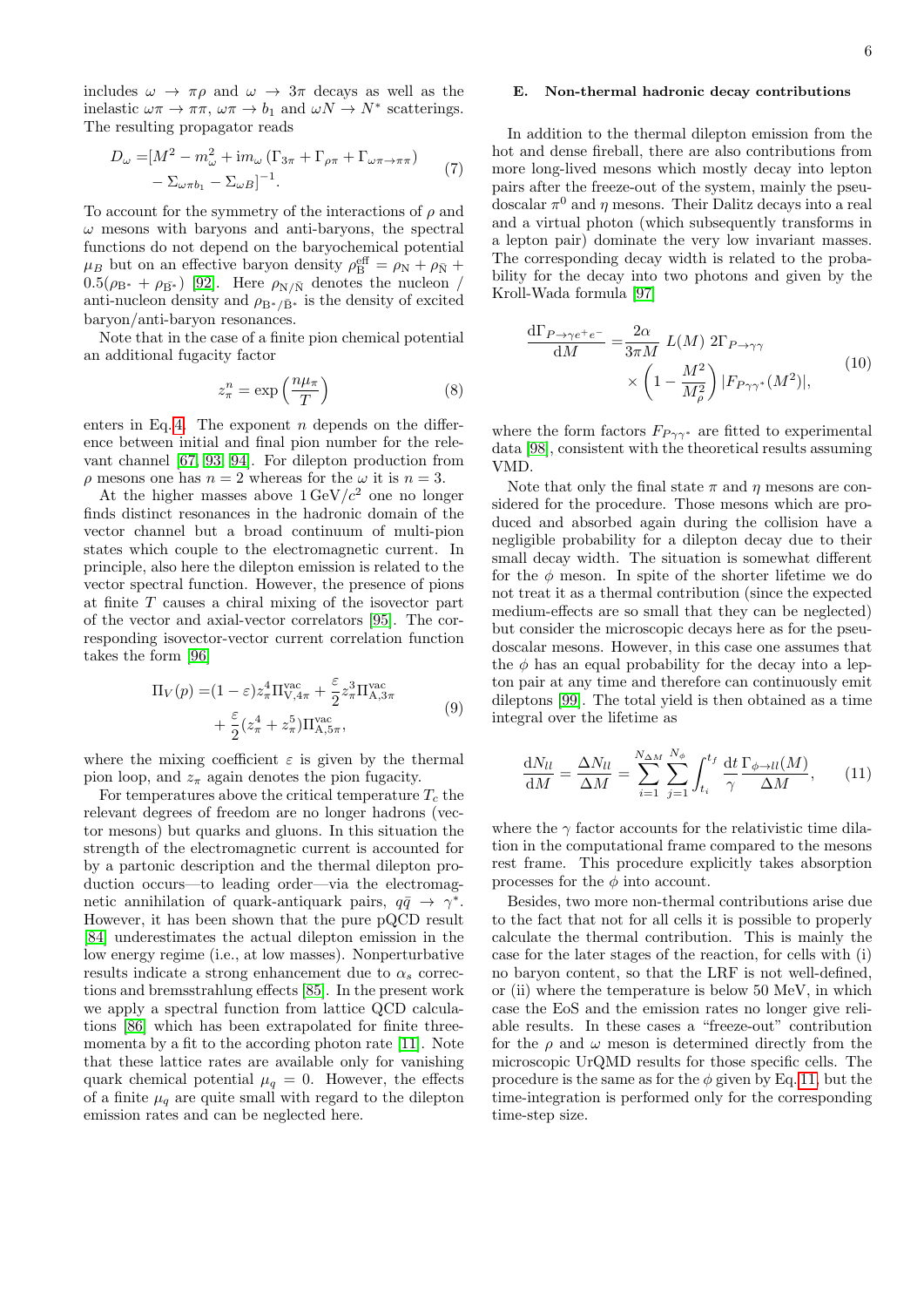

<span id="page-6-1"></span>FIG. 1. (Color online) Thermal four-volume  $V_4$  in dependence on temperature (a) and baryochemical potential (b) for Au+Au and Pb+Pb reactions at different collision energies.

#### III. RESULTS

For the present study the coarse-graining of the UrQMD transport output was performed with ensembles of 1000 UrQMD events for Au+Au collisions at RHIC and 500 events for Pb+Pb reactions at LHC energies. The time-step size was chosen as  $\Delta t = 0.4 - 0.6$  fm/c, and the spatial dimensions of the cell are defined as  $\Delta x = \Delta y = \Delta z = 0.8 - 0.9$  fm, depending on the collision energy. The impact parameter distributions corresponding to different centrality classes were chosen using Glauber-Model fits to experimental data [\[14,](#page-15-43) [16\]](#page-15-11). Note that the minimum bias definitions slightly differ between the STAR and PHENIX collaborations; the former uses



<span id="page-6-2"></span>FIG. 2. (Color online) Time evolution of the thermal dilepton emission  $dN_{e^+e^-}/dt$  for central Au+Au collisions at  $\sqrt{s_{NN}}$  = emission div<sub>ete</sub>-/d for central Au+Au comsions at  $\sqrt{s_{NN}}$  = 200 GeV (green) and Pb+Pb collisions at  $\sqrt{s_{NN}}$  = 2.76 TeV (blue). The total emission (long dashed) is shown as well as the resulting yield only from cells with a temperature above 250 MeV (dashed double-dotted).

0-80% most central collisions whereas the PHENIX trigger takes 0-92% central collisions into account.

### <span id="page-6-0"></span>A. Fireball evolution

The thermal dilepton emission from a hot and dense fireball created in a heavy-ion collision is determined by the trajectory of the system within the QCD phase diagram. More precisely, since for each space-time cell different values of temperature and baryochemical potential are obtained within the coarse-graining approach, the overall yield is directly related to the distribution of the thermal four-volume  $V_4$  inside the fireball with regard to T and  $\mu_{\rm B}$ . Figure [1](#page-6-1)(a) shows the total thermal four-volume summed over all cells in dependence on the respective temperature for Au+Au and Pb+Pb reactions at four different collision energies, from the lowest RHIC to top LHC energies. While for the low temperature range around 100 MeV the differences between the energies are not larger than one order of magnitude, the relative increase of the number of higher temperature cells is much stronger. For  $\sqrt{s_{NN}} = 19.6 \,\text{GeV}$  one hardly finds cells with temperature above 300 MeV, while at LHC energies there are some cells with up to 800 MeV (few rare cells even reach still higher temperatures up to 1000 MeV, which is not shown here).

When considering the  $\mu_B$  dependence of the fourvolume for the temperature range from 120 to 170 MeV in Figure [1](#page-6-1) (b), one also finds that the average baryon chemical potential is decreasing when going to higher collision energies (note again, as outlined in Sec. [II B,](#page-2-3) the lattice EoS for  $T > 170 \,\text{MeV}$  in general assumes vanishvalue Eqs for  $I > 170$  MeV in general assumes valuation<br>ing baryochemical potential). At  $\sqrt{s_{NN}} = 19.6$  GeV the most abundant  $\mu$ B-range lies between 200 and 300 MeV, whereas at LHC  $\mu_B$  is close to zero for the overwhelming part of the thermal four-volume. Interesting is the fact that one gets a slightly stronger contribution from higher chemical potential when going from 2.76 to 5.5 GeV.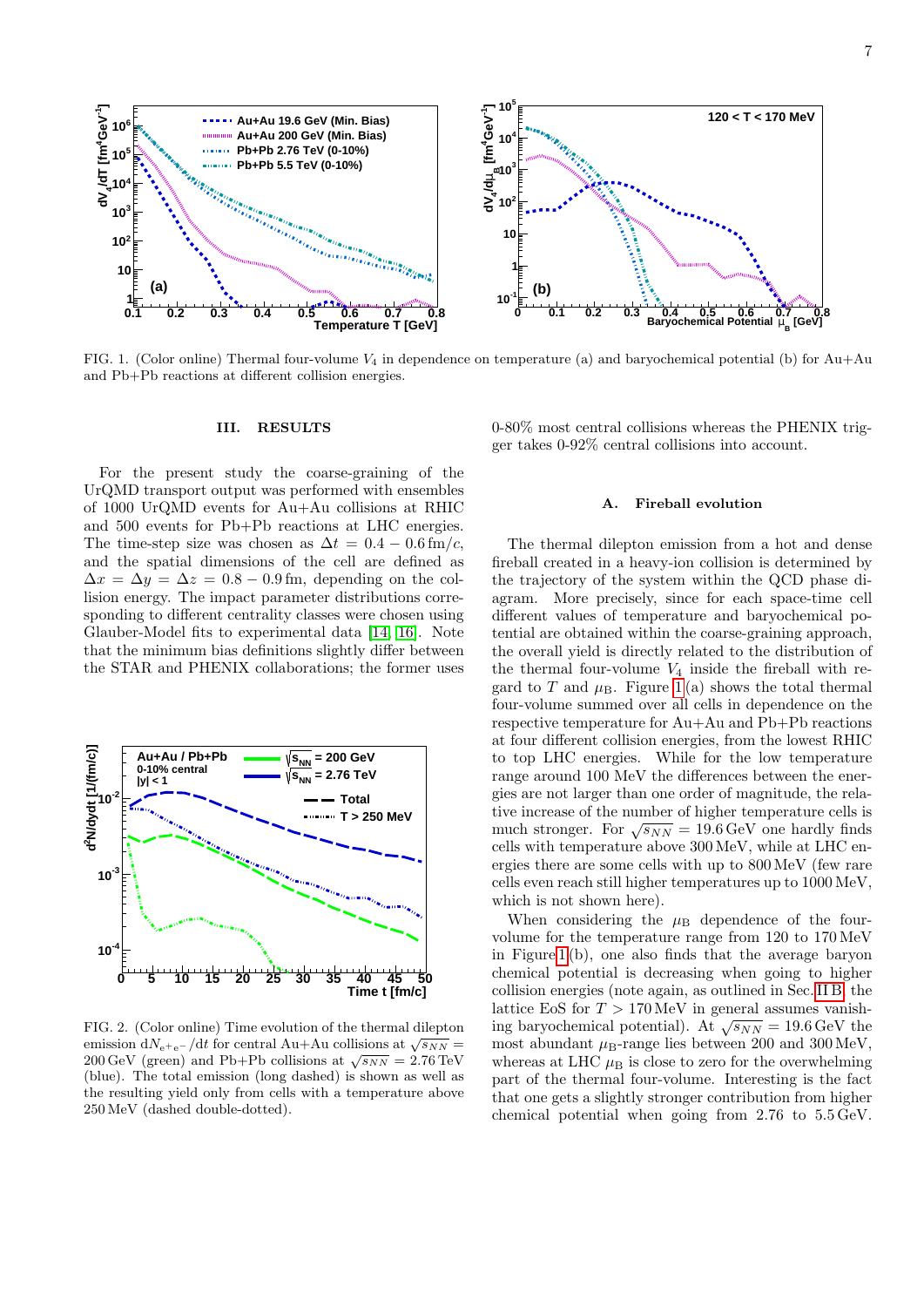

<span id="page-7-1"></span>FIG. 3. (Color online) Dielectron invariant-mass spectra for minimum bias (i.e., 0-80% most central) Au+Au collisions at √  $\sqrt{s_{NN}}$  = 19.6 GeV (a) and 200 GeV (b). The sum includes the thermal hadronic and partonic emission obtained with the coarse-graining, and also the hadronic  $\pi$ ,  $\eta$  and  $\phi$  decay contributions from UrQMD as well as the "freeze-out" contributions (from cold cells) of the  $\rho$  and  $\omega$  mesons. The model results are compared to the experimental data obtained by the STAR Collaboration [\[14\]](#page-15-43).

However, this might be an effect due to the limited temperature window considered here.

The resulting time evolution of the thermal dilepton emission  $dN/dt$  from all cells (and from those with temperature above 250 MeV only) is shown in Figure [2.](#page-6-2) The results for central (0-10%) Au+Au reactions at 200 GeV and Pb+Pb collisions at 2.76 TeV exemplarily expose the similarities and differences in the fireball dynamics for RHIC and LHC. In general, one observes that the evolution of the fireball for both energies is very similar, apart from the larger overall emission at 2.76 TeV compared to the 200 GeV case. This is a consequence of the larger thermal four-volume for all temperature regions, compare Fig.  $1(a)$ . However, at the LHC the cooling of the system is slower, especially the emission from the very hot cells with  $T > 250 \,\text{MeV}$  shows a less significant drop than for the RHIC energy. In any case, the thermal emission from the later stages of the reaction—even  $40-50$  fm/c after the first initial nucleon-nucleon interactions—is remarkably large, although the influence on the total yield is very small, as  $dN/dt$  is suppressed by 1-2 orders of magnitude compared to the early maxima.

#### <span id="page-7-0"></span>B. Relativistic Heavy-Ion Collider (RHIC)

The dilepton invariant-mass spectra for minimum bias The different invariant-mass spectra for minimum bias<br>Au+Au reactions at the two RHIC energies  $\sqrt{s_{NN}}$ 19.6 and 200 GeV are presented in Figure [3.](#page-7-1) The results as obtained with the coarse-graining approach are compared to the experimental data from the STAR Collaboration [\[14\]](#page-15-43). The spectra are shown within the STAR acceptance, which means rapidity and pseudorapidity cuts  $(|\eta^e| < 1, |y^{\text{ee}}| < 1)$  were applied for single electrons and dileptons, respectively, together with an additional transverse momentum cut for electrons (i.e., here

 $p_t^e > 0.2 \,\text{GeV}$ . The comparison shows that in both cases the invariant-mass spectra for low masses below  $1 \text{ GeV}/c^2$ are very well described within the model. While in comparison to pure hadronic decay cocktails an excess of the experimentally measured spectra was observed for the mass region  $0.3 < M_{ee} < 0.7 \,\text{GeV}/c^2$ , our approach shows that this region is dominated by thermal emission from the  $\rho$  meson and from partonic emission. But there are also important differences visible when comparing the outcome for both energies: Due to the larger temperatures obtained for Au+Au reactions at 200 GeV, the low mass region is here dominated by QGP emission, only around the  $\rho$  pole mass the hadronic emission is dominant. In contrast, the thermal  $\rho$  contribution clearly outshines the partonic yield for the greatest part of the low mass region up to  $1 \text{ GeV}/c^2$  at the lower collision energy of 19.6 GeV.

It is interesting that the spectral shape of the thermal  $\rho$  resembles its vacuum shape in both cases, compared to the very strong broadening and low-mass enhancement which is observed for SIS 18 and FAIR energies [\[31,](#page-15-27) [32\]](#page-15-44). However, this is not surprising since in the previous section it has already become clear that the baryochemical potential is rather low in most of the cells. And even if one considers that the baryonic modifications of the spectral shape for the  $\rho$  are governed by the effective baryon and anti-baryon density, the effects seem relatively small. One reason for this is that the initial heating is faster and stronger at RHIC energies and the early phase of the reaction is mostly dominated by partonic emission (which is quite insensitive with regard to finite quark chemical potential  $\mu_q = 1/3\mu_B$ , whereas the hadronic contributions are predominantly radiated at later stages when the baryon densities are lower. Consequently, the baryoninduced medium effects—which are the main cause of the  $\rho$  low-mass enhancement—are only very moderate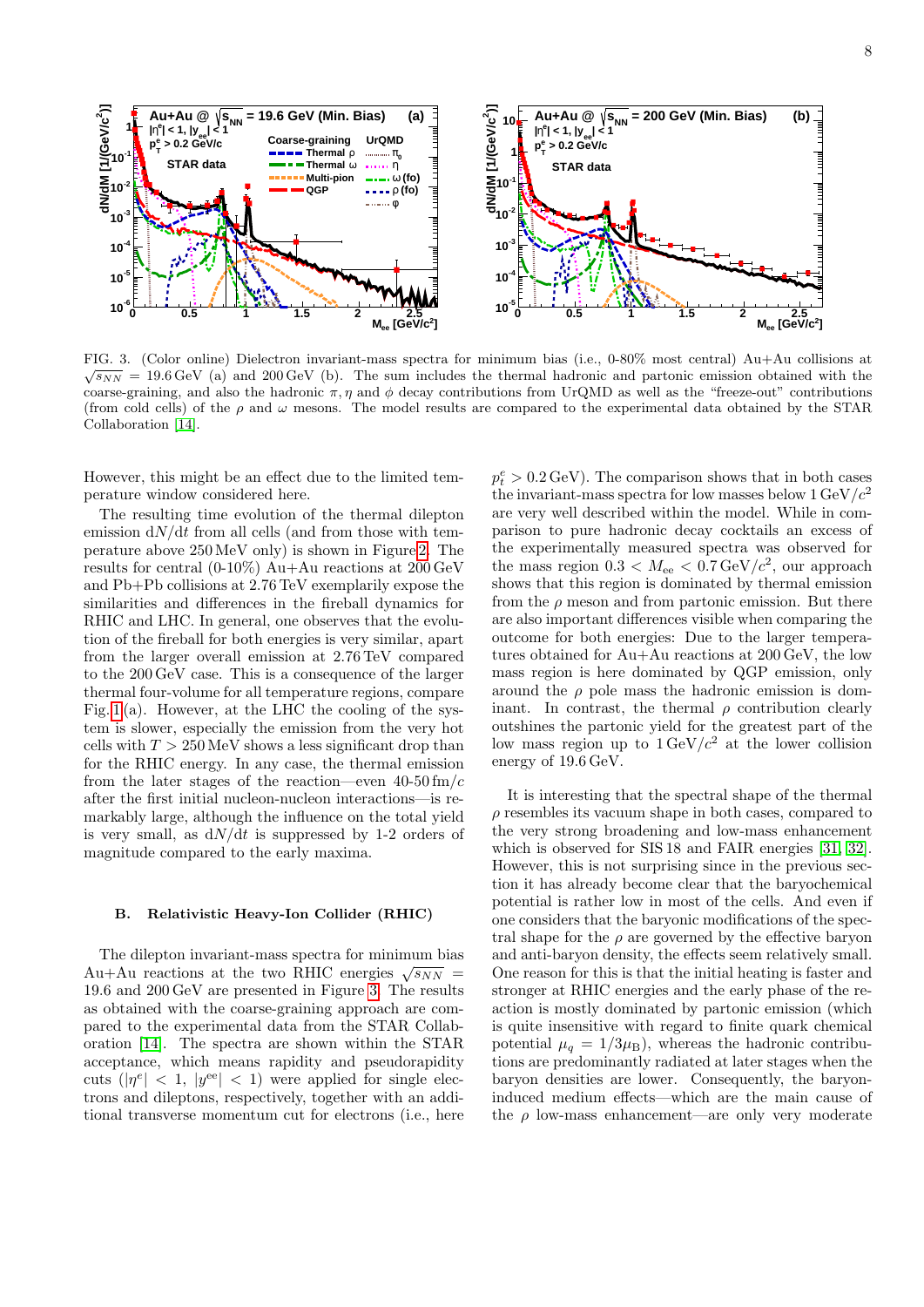

<span id="page-8-0"></span>FIG. 4. (Color online) Comparison of the influence of different EoS on the dielectron invariant-mass spectrum for minimum bias Au+Au collsisions at  $\sqrt{s_{NN}} = 200 \,\text{GeV}$ . We show the result obtained with a pure hadron gas equation of state (HG-EoS) and the combination of the hadron gas together with a Lattice EoS at higher temperatures (HG+LAT-EoS). In both cases the hadronic rates are used up to  $T = 170 \,\text{MeV}$  and partonic rates for higher termperatures. The model results are compared to the experimental data obtained by the STAR Collaboration [\[14\]](#page-15-43).



<span id="page-8-1"></span>FIG. 5. (Color online) Dielectron excess spectrum for minimum bias (0-80% most central) Au+Au collision at  $\sqrt{s_{NN}}$  = 19.6 and 200 GeV as obtained with the coarse-graining of UrQMD simulations (CG UrQMD). The results include the thermal contributions from the  $\rho$ , multi-pion interactions and the QGP. Additionally the UrQMD freeze-out  $\rho$  is included for this calculation. The model results are compared to the results of experimental measurements by the STAR Collaboration [\[15\]](#page-15-10).

here. Note that there is also a significant non-thermal  $\rho$ contribution from low-temperature and late-stage cells, which is more dominant for 200 GeV. This might be due to the longer lifetime of the system, with a significant number of those mesons in peripheral cells and late in the evolution. In contrast to the thermal  $\rho$ , the thermal  $\omega$  contribution is rather negligible compared to the respective freeze-out contribution. This is mainly due to

the long lifetime of the  $\omega$ , which is typically so long that this resonance mostly decays outside the hot and dense region.

In contrast to the low-mass region, for  $M_{e^+e^-}$  >  $1 \text{ GeV}/c^2$  the overall dilepton yield is no longer dominated by the peaks from various hadronic decays but one experimentally finds a structureless continuum. In our model the thermal emission from multi-pion interactions and from the partonic phase shine in this part of the spectrum. Note however that—as mentioned before the present calculation does not include the Drell-Yan and, more important, the open-charm contributions to the spectrum. Nevertheless, as the strength of possible medium modification for  $D$  or  $\overline{D}$  mesons is yet unclear, our calculation can serve as a thermal baseline.

For  $\sqrt{s_{NN}} = 19.6 \,\text{GeV}$  the QGP emission is the dominant contribution in the mass region from 1 to  $2.8 \,\text{GeV}/c^2$ with a significant contribution from the multi-pion part which is strongest around  $M_{e^+e^-} = 1.1 \text{ GeV}c^2$ . Here 20-30% of the thermal contribution are from the hadronic source, while for higher masses the multi-pion yield becomes rather insignificant. The comparison with experimental data allows no clear conclusions at this energy due to the limited statistics and rather large errors. The yield from the coarse-graining model is within the statistical error of the data but rather at the lower boundary. The situation is somewhat different for Au+Au collisions at 200 GeV. At this higher energy the QGP emission is now the dominant thermal contribution, whereas the hadronic contribution is suppressed by at least a factor of 10. Due to the significantly better statistics, one can observe that the model does not fully describe the STAR data, but the dilepton emission obtained within the model makes up for only roughly 50% of the measured yield in the region from 1 to  $2 \text{ GeV}/c^2$ . Interestingly, for even higher masses the agreement between model an data becomes better, the slope of the thermal emission seems to be slightly harder than the measured one. These results agree with previous studies indicating that the relative suppression of the charm contribution due to medium effects is more pronounced at higher masses, leaving it the dominant contribution only for lower masses around  $1 \,\text{GeV}/c^2$  [\[39\]](#page-15-23).

While by default we use a combination of a hadron gas and a lattice EoS (HG+Lat-EoS) for all calculations presented in this work, it was discussed in Sec. [II B](#page-2-3) that this is not fully consistent with the underlying purely hadronic microscopic dynamics. In consequence, it is instructive to compare this standard scenario with the more consistent case where only the hadron gas equation of state (HG-EoS) is used for all temperature ranges to extract  $T$  and  $\mu$ <sub>B</sub>. Note that in both cases we use the hadronic rates up to  $T = 170 \,\text{MeV}$  and the partonic emission rates for higher temperatures for being able to directly compare the effect of the different EoS. The total invariant-mass spectra obtained with both EoS are put on top of each other for minimum bias Au+Au collisions at 200 GeV in Fig. [4.](#page-8-0) The results indicate that the dif-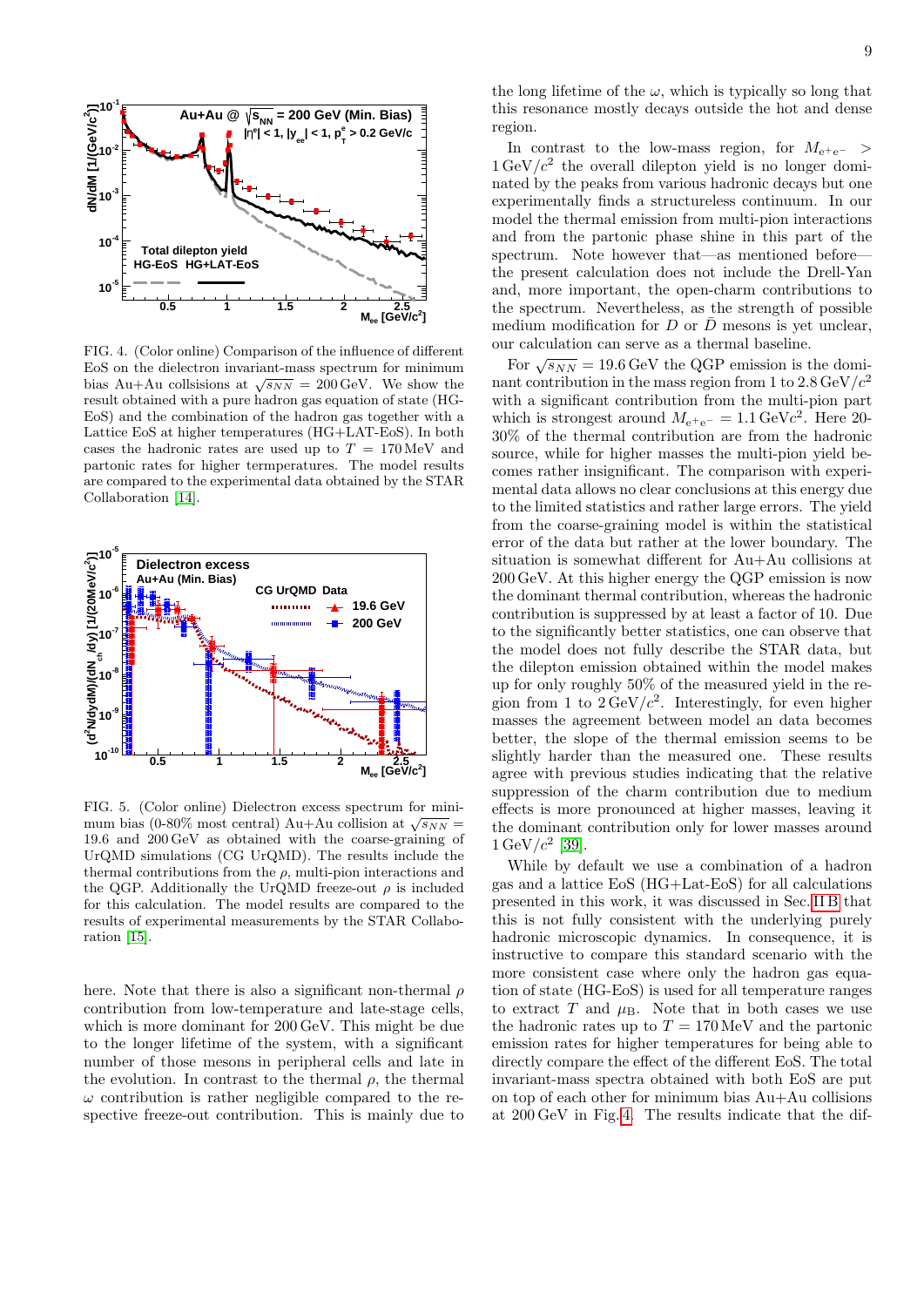

<span id="page-9-0"></span>FIG. 6. (Color online) Dielectron invariant-mass spectra for Au+Au collisions at  $\sqrt{s_{NN}} = 200 \,\text{GeV}$  for different centralities (a) and transverse-momentum bins (b). Besides the total yields (full lines) we also show the thermal contribution separately (dashed lines). The results in (a) are shown for central  $(0-10\%)$ , semi-central  $(10-40\%)$ , peripheral  $(40-80\%)$ , and minimum bias (i.e., 0-80%) events. In (b) the spectra are shown for minimum bias collisions in four transverse-momentum bins covering the range from  $p_t = 0$  to 2.0 GeV/c. The spectra are shown within the STAR acceptance and compared to the experimental data [\[14\]](#page-15-43). In addition, they are scaled for better comparability.

ferences with regard to the overall yield in the low mass region are rather small and result in no significant deviations in the thermal emission pattern for masses up to  $M_{e^+e^-} = 1 \text{ GeV}/c^2$ . The slightly reduced QGP yield in this region due to the lower temperatures from the HG-EoS is mostly compensated by a larger hadronic contribution, especially around the  $\rho$  pole mass. However, the picture is quite different for masses above  $1 \,\text{GeV}/c^2$ , dominated by the QGP emission: Here the use of the HG-EoS results in a significantly lower thermal yield and a softer slope. The yield is supressed by almost an order of magnitude at  $M_{e^+e^-} = 2.5 \,\text{GeV}/c^2$  compared to the HG+Lat-EoS scenario. This is not surprising, as these higher masses are dominated by emission from the very early hot stage of the fireball where the highest energy densities are reached. Here the differences between the two EoS are most dominant and the lattice equation of state results in significantly higher temperatures. On the one hand, this result indicates that the low-mass dilepton spectra are quite insensitive with regard to the EoS; on the other hand, it shows again that direct information regarding the phase structure of QCD might be deduced from the spectra at higher invariant masses, 1 GeV/ $c^2 \leq M_{e^+e^-} \leq 2.5$  GeV/ $c^2$ . However, the experimental extraction of the thermal yield is difficult in this region as also a strong contribution from correlated charm decays is found here, as discussed above.

In addition to the full invariant-mass distributions, the STAR Collaboration also published dilepton excess spectra for minimum bias Au+Au collisions at 19.6 and 200 GeV [\[15\]](#page-15-10). Here the cocktail contributions (hadronic decays, Drell-Yan and open charm) are subtracted such that the resulting spectra respresent only the thermal dilepton emission. Furthermore the data are corrected for the experimental acceptance. In Figure [5](#page-8-1) these results are compared to the thermal contribution from our model, including the non-thermal UrQMD "freeze-out"  $\rho$  and excluding the thermal  $\omega$  contribution. (The  $\omega$ is usually treated as part of the cocktail and was subtracted from the experimental spectrum.) We see that for the mass region  $M_{e^+e^-} > 1 \text{ GeV}/c^2$  in Au+Au collisions at  $\sqrt{s_{NN}} = 200 \,\text{GeV}$  the thermal result agrees very well with the data, indicating that the thermal part of this mass region seems to be accurately described with the coarse-graining approach. However, note that the subtracted cocktail contribution does not account for medium modifications of the charm contribution, so that the meaning of the high-mass excess spectrum is rather limited. At 19.6 GeV the thermal spectrum from the model seems to be slightly below the data for higher masses, but still within the large statistical and systematic errors. In the low-mass region the agreement between model and data is better for 19.6 GeV than for 200 GeV, but in both cases the experimental thermal excess seems to be slightly underestimated by the model. Nevertheless, considering the uncertainty of the data and the subtraction procedure the agreement is quite satisfactory.

So far we have considered dilepton spectra for minimum bias reactions and the full transverse-momentum range, but the thermal dilepton yield also largely depends on the centrality of the reaction and on the transverse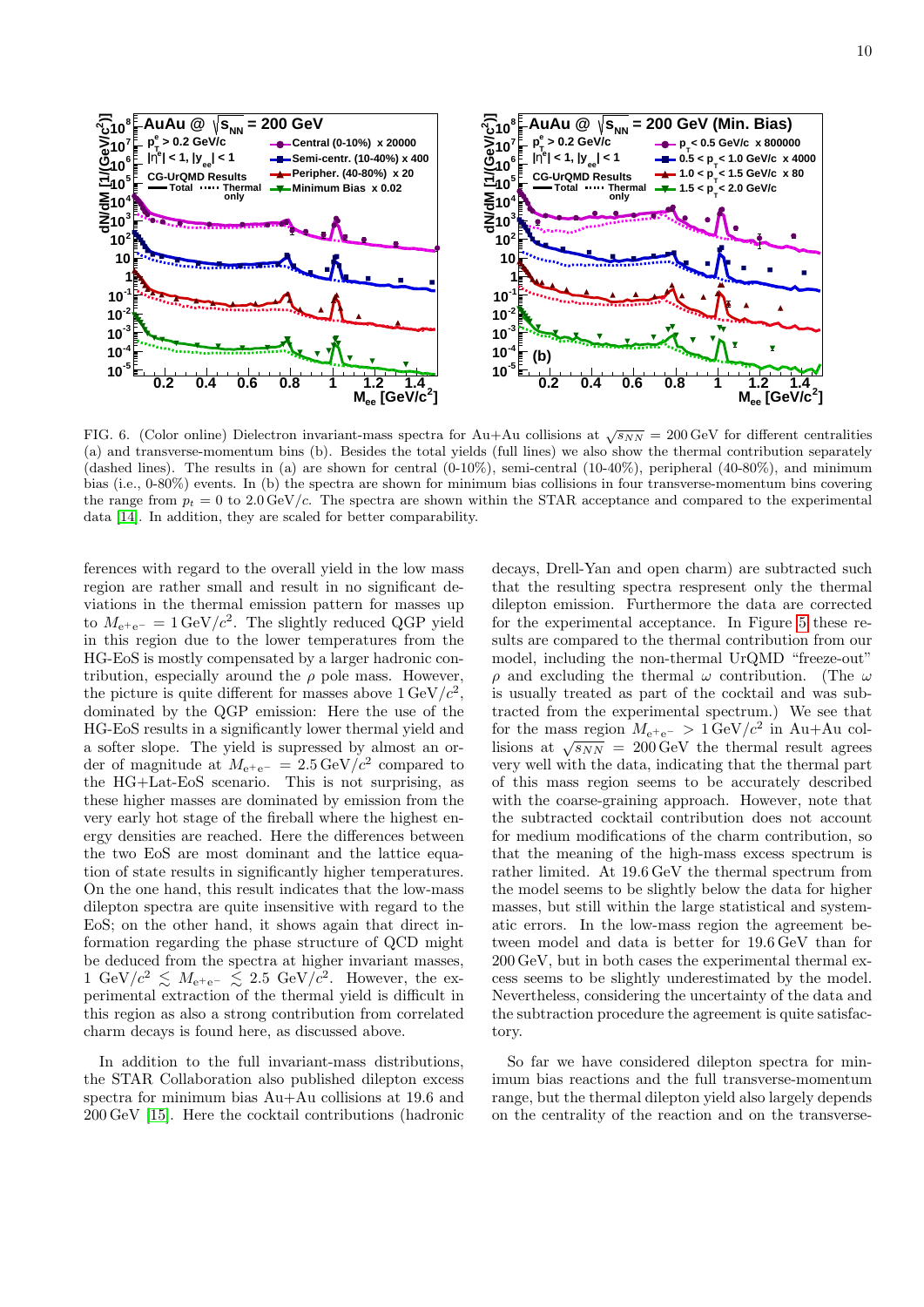momentum window in which the results are measured. Both dependencies were investigated by the STAR Collaboration for Au+Au collisions at 200 GeV [\[14\]](#page-15-43), and the experimental data are presented together with the model results in Figure [6.](#page-9-0) The left plot (a) shows the invariant-mass spectra for central (0-10%), semi-central (10-40%) and peripheral (40-80%) collisions, together with the minimum bias result from Fig. [3](#page-7-1)(b) for comparison. In all four centrality classes one observes quite a good description of the low invariant-mass data by the coarse-graining results. For higher masses larger than  $1 \text{ GeV}/c^2$  the underestimation of the dilepton yield observed for minimum bias reactions is also found for other centrality classes. However, for the most central reactions the description seems to be slightly better. In this case the thermal emission alone can almost fully describe the dilepton data for higher masses. This would be in accordance with the assumption that the medium effects on the open charm production are most dominant for central collisions, leading to a suppression of the open-charm contribution to the dilepton spectra.

For the  $p_t$  dependence of  $e^+e^-$  production, the comparison between theory and data gives a more nuanced picture, as presented in Figure [6](#page-9-0) (b). Here the scaled results for minimum bias Au+Au collisions in four different transverse momentum bins are shown. In the low invariant-mass region one finds a good description of the data for the lower transverse momentum bins up to  $1 \text{ GeV}/c$ , while especially for  $p_t > 1.5 \text{ GeV}/c$  the measured results are underestimated by up to a factor 2. Interestingly, this does not only affect the thermal yield, but also the pure hadronic cocktail contributions, as can be seen from the underestimate for the  $\pi$ -dominated very low masses and the  $\omega$  and  $\phi$  peaks. The reason for this



<span id="page-10-0"></span>FIG. 7. (Color online) Comparison of the dielectron invariantmass spectra for central (magenta) and minimum bias (green) mass spectra for central (inagenta) and minimum bias (green)<br>Au+Au collisions at  $\sqrt{s_{NN}} = 200 \,\text{GeV}$  with the STAR and PHENIX data [\[14,](#page-15-43) [16\]](#page-15-11) in the corresponding acceptances. The total sum of the model results for PHENIX is given by the long dashed lines, and for STAR by the short dashed lines.

might be the expansion dynamics from the underlying transport model, which is known to somewhat underestimate the collective flow of the fireball [\[48\]](#page-15-33), resulting in too soft  $p_t$  spectra for the produced particles. However, the general trend when going from the low to the high transverse momentum region is the increasing importance of the thermal emission in the low-mass region and a flattening of the shape of the spectrum. This is due to two effects: On the one hand, the  $p_t^e$  cut for single electrons leads to a suppression of low masses  $(M < 0.4 \,\text{GeV}/c^2)$  when the transverse momentum of the pair is close to zero. On the other hand, the emission of high- $p_t$  dileptons occurs mostly at the higher temperatures which can be found in the early Quark-Gluon Plasma phase, whereas the hadronic emission is usually found to be softer.

Regarding the higher invariant-mass region for  $M >$  $1 \text{ GeV}/c^2$ , an underestimation of the thermal yield is visible, reaching from a factor 2 for low  $p_t$  up to a factor of 10 for the higher transverse momenta. This underprediction is not surprising, as it was already visible in the full  $p_t$ -integrated invariant-mass spectrum. As mentioned above, this is clearly due to the absence of the charm and Drell-Yan contributions in our calculation.

Although we have up to this point focused on the measurements by the STAR Collaboration, it is natural to compare the model results obtained from the coarsegraining approach also with the results of the PHENIX Collaboration. This is of importance, as the first results from PHENIX showed a strong enhancement of the dilepton invariant-mass spectrum for  $0.3 < M_{\mathrm{ee}} < 0.7 \, \mathrm{GeV}/c^2$ in central collisions, which was not compatible with the results from the STAR Collaboration [\[100\]](#page-16-34). In consequence, there has been much discussion about the different detector properties and corresponding acceptances, which made a direct comparison of the two results difficult. Also theoretical models failed to reproduce the PHENIX results [\[27,](#page-15-45) [101\]](#page-16-35). Recently, the PHENIX Collaboration published new results measured with an updated experimental set-up, including a hadron-blind detector (HBD) which could significantly improve the electron identification and the signal sensitivity [\[16\]](#page-15-11). In Figure [7](#page-10-0) we show the model results for both central and minimum bias Au+Au collisions at  $\sqrt{s_{NN}} = 200 \,\text{GeV}$ within the PHENIX and STAR acceptances, together with the corresponding experimental data. The comparison clearly shows that the model not only describes the STAR data, but also the new PHENIX results for central as well as minimum bias collisions. However, note that the statistics obtained by PHENIX is significantly lower, leading to larger errors of the measurement. The main explanation for this is the two-arm set-up of the PHENIX detector so that many of produced electrons and positrons do not reach the detector; if only one particle of a pair reaches the detector, this further increases the background of the measurement. Nevertheless, within the errors of the measurement one can state that the PHENIX and STAR dilepton measurements now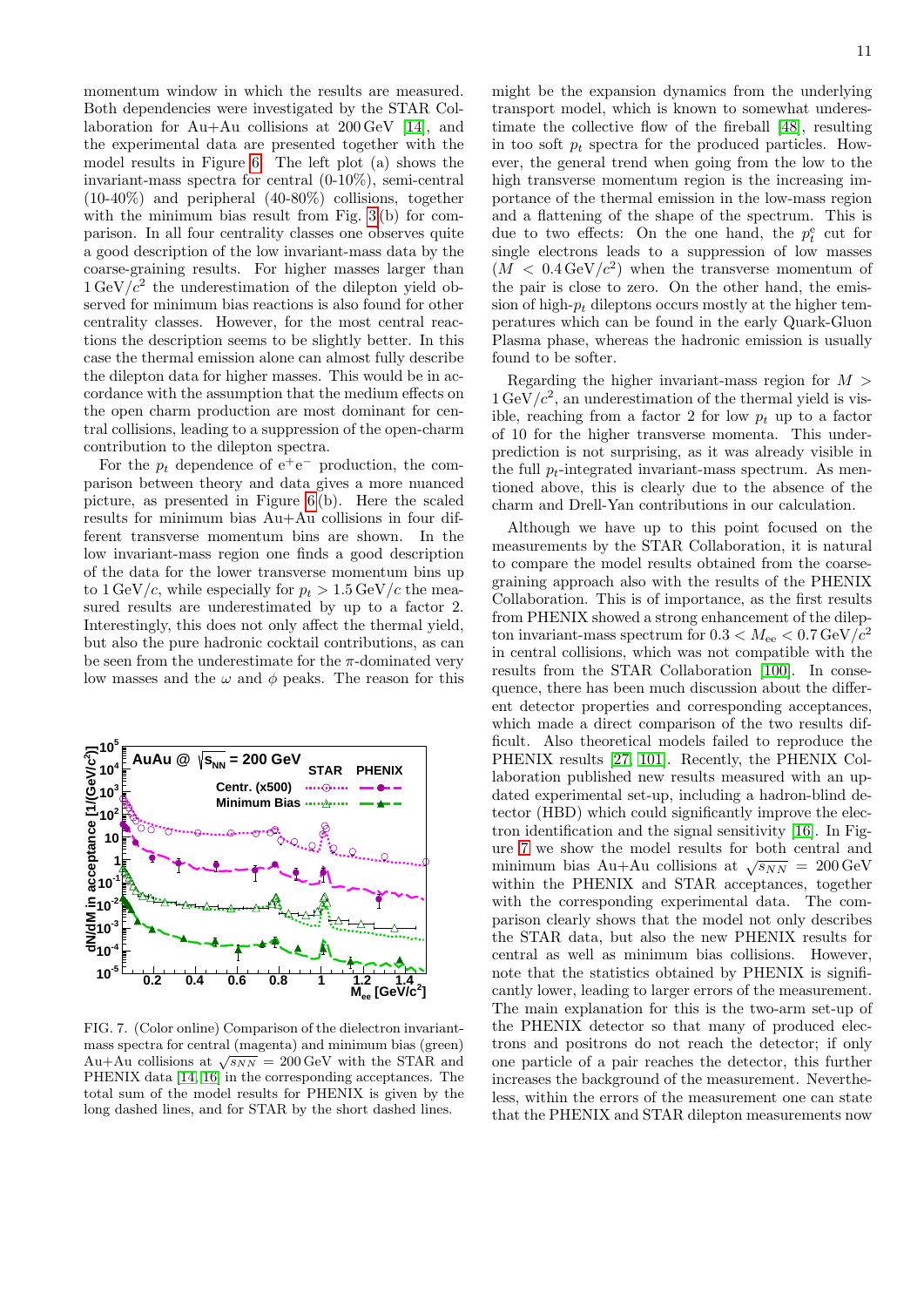fully agree with each other and that the low-mass excess above the hadronic cocktail can be explained by thermal hadronic and partonic emission from medium-modified spectral functions.

To conclude the study for RHIC energies, the model results are finally compared to the transverse momentum spectra from the PHENIX measurement in Figure [8.](#page-11-1) The (scaled) data and model results within experimental acceptance are presented for three different invariant-mass bins. The thermal contribution and the hadronic decay cocktail from UrQMD are shown separately, as well as the total yield. At very low masses  $(M < 0.1 \,\mathrm{GeV}/c^2)$ the hadronic cocktail contribution dominates the dilepton emission, mainly stemming from  $\pi^0$  decays. Only for high  $p_t$  larger than  $1.5 \,\text{GeV}/c$  the thermal emission becomes significant. However, such high momenta are largely suppressed by a factor of 100 in that mass region. The model results agree quite well with the experimental measurements, only for lower  $p_t$  a slight overestimation of the yield is obtained. (Note that dilepton pairs with  $p_t^{\text{ee}} < 0.4 \,\text{GeV}/c$  are out of the PHENIX acceptance in this mass bin, as the single electron transverse momentum is required to be larger than  $0.2 \,\text{GeV}/c$ .) In the mass region from 0.3 to  $0.76 \,\text{GeV}/c^2$  the thermal and nonthermal emission almost equally contribute for low  $p_t$  with a slight dominance of the hadronic cocktail for transverse momenta from  $0.5$  to  $1.0 \,\mathrm{GeV}/c$ . In contrast, the thermal dilepton emission clearly outshines the hadronic decays for higher  $p_t$  values above  $1.5 \,\text{GeV}/c$ . Note that the present findings from the coarse-graining approach for this mass region roughly agree with the results from a fireball parametrization (using the same spectral functions as in our model) where the non-thermal emission dominates for lower momenta and the thermal contribution—mainly from the  $\rho$ —for higher momenta [\[16\]](#page-15-11). For the mass region  $M_{e^+e^-} > 1.2 \,\text{GeV}/c^2$  the thermal emission (i.e, here almost exclusively the partonic contribution from the QGP) is clearly the dominant source in the present calculations. However, the yield obtained with the coarse-graining approach is below the data about a factor 2-3 for low  $p_t$  and up to 10 for higher momenta, once again indicating the missing contributions from open-charm mesons. In spite of the significantly differing acceptances of the STAR and PHENIX experiments, the present results are consistent with the findings from the comparison of model results and data for the invariant-mass spectra in various  $p_t$ -bins (see Fig.  $6(b)$ ).

### <span id="page-11-0"></span>C. Large Hadron Collider (LHC)

As became clear from the study of the reaction dynamics in Sec. [III A,](#page-6-0) the fireball of hot and dense matter created in a heavy-ion collision reaches higher temperatures and cools down more slowly at the Large Hadron Collider in comparison to the reaction evolution for RHIC energies. However, there is no significant change with regard



<span id="page-11-1"></span>FIG. 8. (Color online) Dielectron transverse-momentum spectra for three mass bins (red:  $M = 0 - 0.1 \,\text{GeV}/c$ , blue:  $M = 0.3 - 0.76 \,\text{GeV}/c^2$ , blue:  $M = 1.2 - 2.8 \,\text{GeV}/c^2$ ) within the PHENIX acceptance. The results here are for minimum bias Au+Au collisions at $\sqrt{s_{NN}} = 200 \,\text{GeV}$ . Besides the total yields from the model calculations (full lines) also the thermal (long dashed) and non-thermal hadronic decay contributions (short dashed) are presented. For comparison the experimental data from the PHENIX Collaboration [\[16\]](#page-15-11) are shown as well.

to the baryon densities, the baryochemical potential was to the baryon densities, the baryon elemental potential was<br>already close to zero for most cells at  $\sqrt{s_{NN}} = 200 \,\text{GeV}$ . Consequently, the resulting invariant-mass spectra for central  $(0-10\%)$  Pb+Pb collisions at center-of-mass energies of  $2.76$  and  $5.5 \text{ TeV}$  as shown in Figure [9](#page-12-1) exhibit the same mostly vacuum-like spectral shape of the  $\rho$  meson contribution, together with an increased yield stemming from the Quark-Gluon Plasma. The partonic contribution is dominating the spectra for masses above  $0.1 \,\mathrm{GeV}/c^2$ , except for the pole-mass peaks of the three vector mesons  $\rho$ ,  $\omega$  and  $\phi$ . However, the  $\rho$  contribution still plays a significant role as well, and its relative strength is not much smaller than at the top RHIC energy. In general, the increasing number of hot cells with temperature above  $T_c$  goes along with a longer lifetime of the fireball and a larger overall thermal four-volume also for temperatures below the critical temperature, which equally leads to a rise of the hadronic emission. In the same manner as there is no strong change of the spectra from RHIC to LHC, the situation does hardly change when going from 2.76 TeV to the maximum LHC energy of 5.5 TeV, except for an higher overall yield. We will study this energy dependence in more detail in Sec. [III D.](#page-12-0)

The transverse momentum spectra for 2.76 TeV in Figure [10](#page-12-2) are shown in two different mass bins, for the lowmass region  $(0.2 < M_{ee} < 0.9 \,\text{GeV}/c^2)$  and for the intermediate masses above the  $\phi$  pole mass (1.05  $< M_{ee}$ )  $2.5 \,\text{GeV}/c^2$ ). For the lower masses the finding is simi-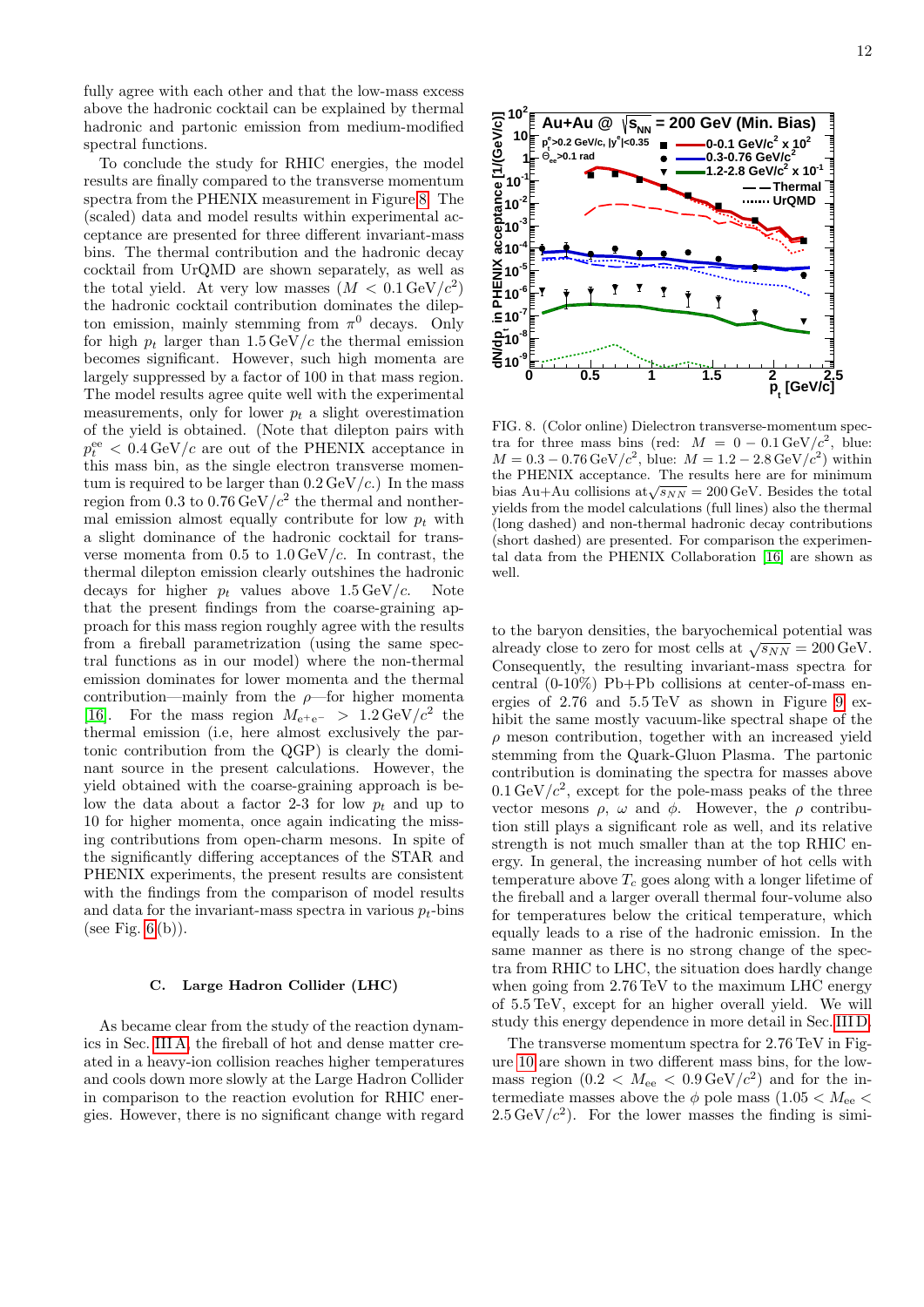

<span id="page-12-1"></span>FIG. 9. (Color online) Dielectron invariant-mass spectra for 0-10% most central Pb+Pb collisions at  $\sqrt{s_{NN}} = 2.76 \,\text{TeV}$  (a) and 5.5 TeV (b). The sum includes the thermal hadronic and partonic emission obtained with the coarse-graining approach, and also the hadronic  $\pi$ ,  $\eta$ , and  $\phi$  decay contributions from UrQMD as well as the "freeze-out" contributions (from cold cells) of the  $\rho$  and  $\omega$  mesons.

lar to those for Au+Au collisions at 200 GeV (compare Fig. [8\)](#page-11-1): The hadronic sources are more dominant at low  $p_t$ , while the thermal emission is the major contribution for high momenta. In general the slope of the thermal emission is harder (i.e., flatter) than that of the hadronic decays. For the intermediate mass region above  $1 \text{ GeV}/c^2$ , the only dominant contribution stems from the Quark-Gluon Plasma, whereas the hadronic decays be-



<span id="page-12-2"></span>FIG. 10. (Color online) Dielectron transverse-momentum spectra for central Pb+Pb collisions at  $\sqrt{s_{NN}} = 2.76 \text{ TeV}$ . The results are shown for the low-mass  $(0.2 < M<sub>e+e-</sub>$  $0.9 \,\text{GeV}/c^2$ ; green) and intermediate mass region (1.05 <  $M_{\text{e}^+\text{e}^-}$  < 2.5 GeV/ $c^2$ ; red). Besides the total yields from the model calculations (full lines) also the thermal (long dashed) and non-thermal UrQMD hadronic decay contributions (short dashed) are presented.

come negligible. The overall slope of the higher masses is also harder, indicating emission from hotter cells on the one hand, but also the stronger flow which is proportional to the mass of the particles. As before one should, however, bear in mind that a full study for the high masses would need to include the missing charm and Drell-Yan contributions.

## <span id="page-12-0"></span>D. Comparison of RHIC and LHC results

The previous results have already shown that the temperature and lifetime of the fireball increase when going from RHIC to LHC energies, which is connected with a larger yield from thermal dilepton production. In the following, these very qualitative findings shall be investigated in more detail.

In Figure [11](#page-13-0) (a) the relative ratio of the thermal dilepton yield at mid-rapidity ( $|y_{ee}| < 1$ ) for different mass regions is shown in relation to the yield which is obtained for Au+Au collisions at  $\sqrt{s_{NN}} = 200 \,\text{GeV}$ . In addition, the increase of the  $\pi^0$  yield is shown as a comparison of the thermal results with the production of hadrons or dileptons from hadronic decays, respectively. The results depict that in general the thermal contributions exhibit a stronger increase than the  $\pi^0$  yield. For the lower masses—0.05 to 0.3 and 0.3 to  $0.6 \,\text{GeV}/c^2$ —the thermal yield scales with the number of neutral pions as  $N_{\pi^0}^{\alpha}$ , with  $\alpha$  found to be approximately 1.9 here. For the mass region above the  $\phi$  pole mass, where purely the QGP contributes to the thermal emission, the relative increase is even stronger with  $\alpha \approx 2.4$ . Note that the exponent  $\alpha$  for the mass region where the excess above the cocktail is found (i.e.,  $0.3{\text -}0.6\,\text{GeV}/c^2$ ) is similar and only slightly larger compared to the one obtained using a fireball parametrization [\[11\]](#page-15-7); there the scaling with the total number of charged hadronic particles is found to be  $N_c^{\alpha}$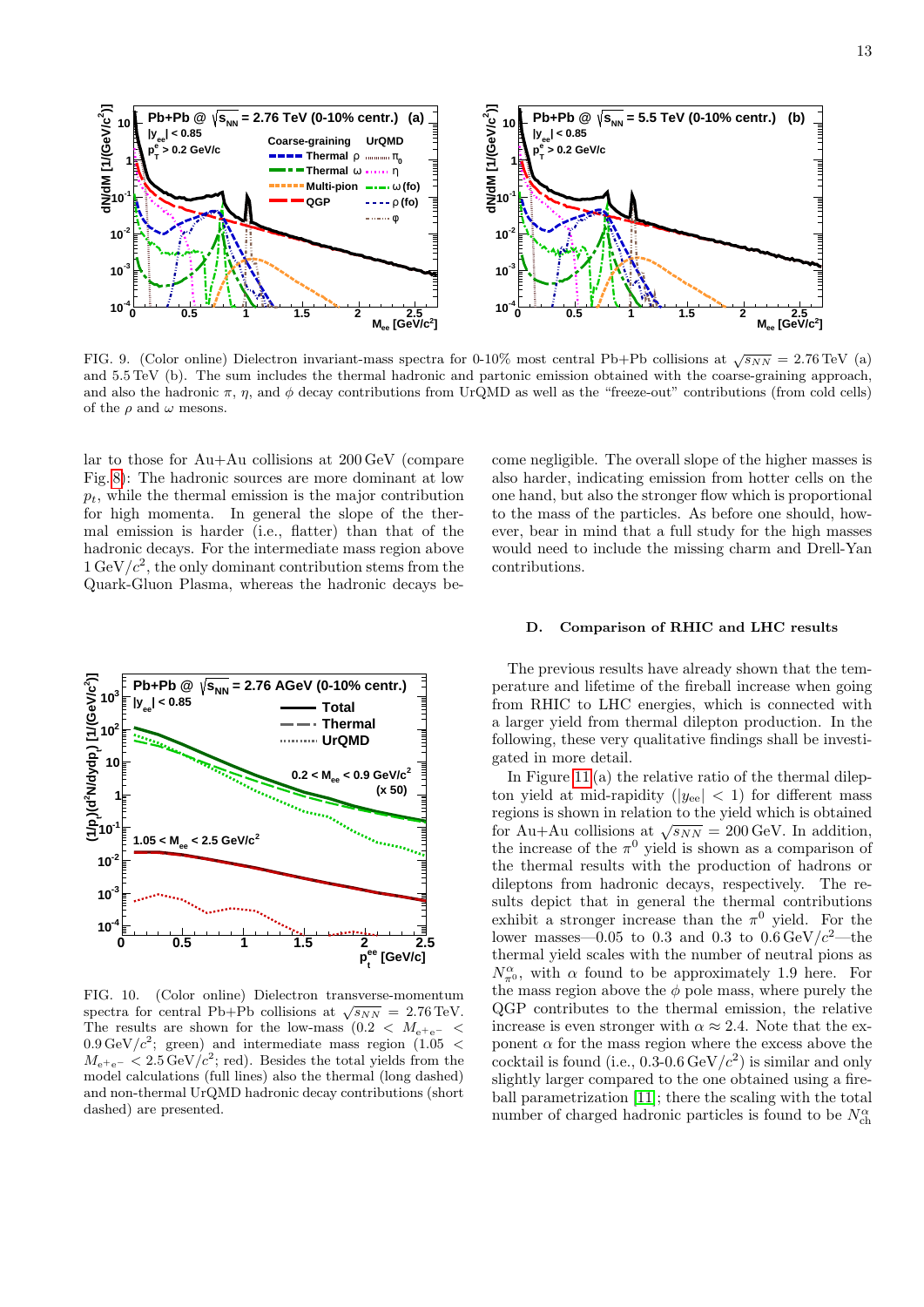

<span id="page-13-0"></span>and non-thermal (dashed lines) dilepton yields in minimum bias Au+Au collisions at 19.6 GeV (blue) and 200 GeV as well as FIG. 11. (Color online) (a) Thermal dilepton yield for three different mass regions and the  $\pi^0$  yield for central Au+Au/Pb+Pb collisions, normalized to the result for  $\sqrt{s_{NN}} = 200 \,\text{GeV}$ . (b) Mass dependent slope parameter  $T_{\text{eff}}$  for the thermal (full lines) for central Pb+Pb at 2.76 TeV (green). The error bands indicate the systematic error of the fit. All results are for mid-rapidity, i.e., for  $|y_{ee}| < 1$ .

and  $\alpha = 1.8$ . The somewhat stronger enhancement of the high-mass yield at LHC energies is explained by the fact that the number of QGP-emitting hot cells exhibits a larger increase than the lower temperature four-volume (compare Figs. 1 and 2).

Whereas the thermal yields alone allow for only rather qualitative conclusions regarding the underlying reaction dynamics, another observable that helps to determine the temperature and expansion dynamics of the created fireball is the slope of the transverse-mass spectra  $(m_t = \sqrt{M_{ee}^2 + p_t^2})$ . The effective slope parameter  $T_{\text{eff}}$  can be extracted using the fit function [\[102\]](#page-16-36)

$$
\frac{\mathrm{d}N}{m_t \,\mathrm{d}m_t} = \mathbf{C} \cdot \exp\left(-\frac{m_t}{T_{\text{eff}}}\right). \tag{12}
$$

Note that  $T_{\text{eff}}$  must not be confounded with the temperature of the medium, as the transverse momentum distribution from a thermal source is not only determined by the temperature: The radial flow of the system leads to a significant blue-shift of the  $m_t$  spectra as well [\[11\]](#page-15-7). The effective slope parameter for the thermal and hadronic cocktail (UrQMD) contributions at midrapidity for Au+Au and Pb+Pb collisions at three dif-Fractional energies ( $\sqrt{s_{NN}}$  = 19.6, 200 and 2760 GeV) is shown in Figure [11](#page-13-0) (b). The results are presented for different mass bins ranging from 0.2 to  $2.5 \,\text{GeV}/c^2$ . To obtain  $T_{\text{eff}}$  the spectra were fitted in mass-dependent  $m_t$ -ranges corresponding to  $0.5 < p_t < 1.8 \,\text{GeV}/c$ . Interestingly, the results exhibit completely different massdependencies for thermal and non-thermal contributions.  $T_{\text{eff}}$  of the non-thermal decay contributions reaches a maximum around the  $\rho$  and  $\omega$  pole masses (for RHIC

energies) or around  $1-1.5 \,\text{GeV}/c^2$  (at LHC) and falls off when going to lower or higher energies. Conversely, the slope parameter of the thermal contributions drops with increasing mass or remains at the same level up to approximately  $1 \text{ GeV}/c^2$  and then it shows a strong rise for higher masses.

The different mass-dependency of  $T_{\text{eff}}$  for the thermal and non-thermal decay contributions can be explained by the different conditions of emission: Where the thermal source is mainly of hadronic nature, i.e., especially around the  $\rho$  and  $\omega$  pole masses, one finds a lower average emission temperature, compared to the mass ranges dominated by the partonic contribution. This effect is reflected in the thermal  $m_t$ -slopes. The increase of  $T_{\text{eff}}$ for masses above  $1 \text{ GeV}/c^2$  is due to the fact that the thermal high mass emission is suppressed at lower temperatures. In contrast, the non-thermal hadronic decays mostly occur at a late stage of the fireball evolution, outside the hot and dense region. This leads to in general lower slope parameters obtained for the non-thermal contributions compared to the thermal ones. However, note that there is a difference between the contributions from the long-lived low-mass  $\pi^0$  and  $\eta$  mesons, for which one finds the lowest  $T_{\text{eff}}$ , and especially the very short-lived freeze-out  $\rho$  contribution. In spite of the fact that here the  $\rho$  stems only from cells where no thermal emission is assumed, in its pole mass region one finds a harder slope than at the  $\pi^0$  and  $\eta$  dominated low-masses. A reason might also be that these  $\rho$  mesons carry additional momentum due to their rather late and peripheral origin, compared to the other mesons. The decrease for higher masses above  $1 \text{ GeV}/c^2$ —which are dominated by the  $\phi$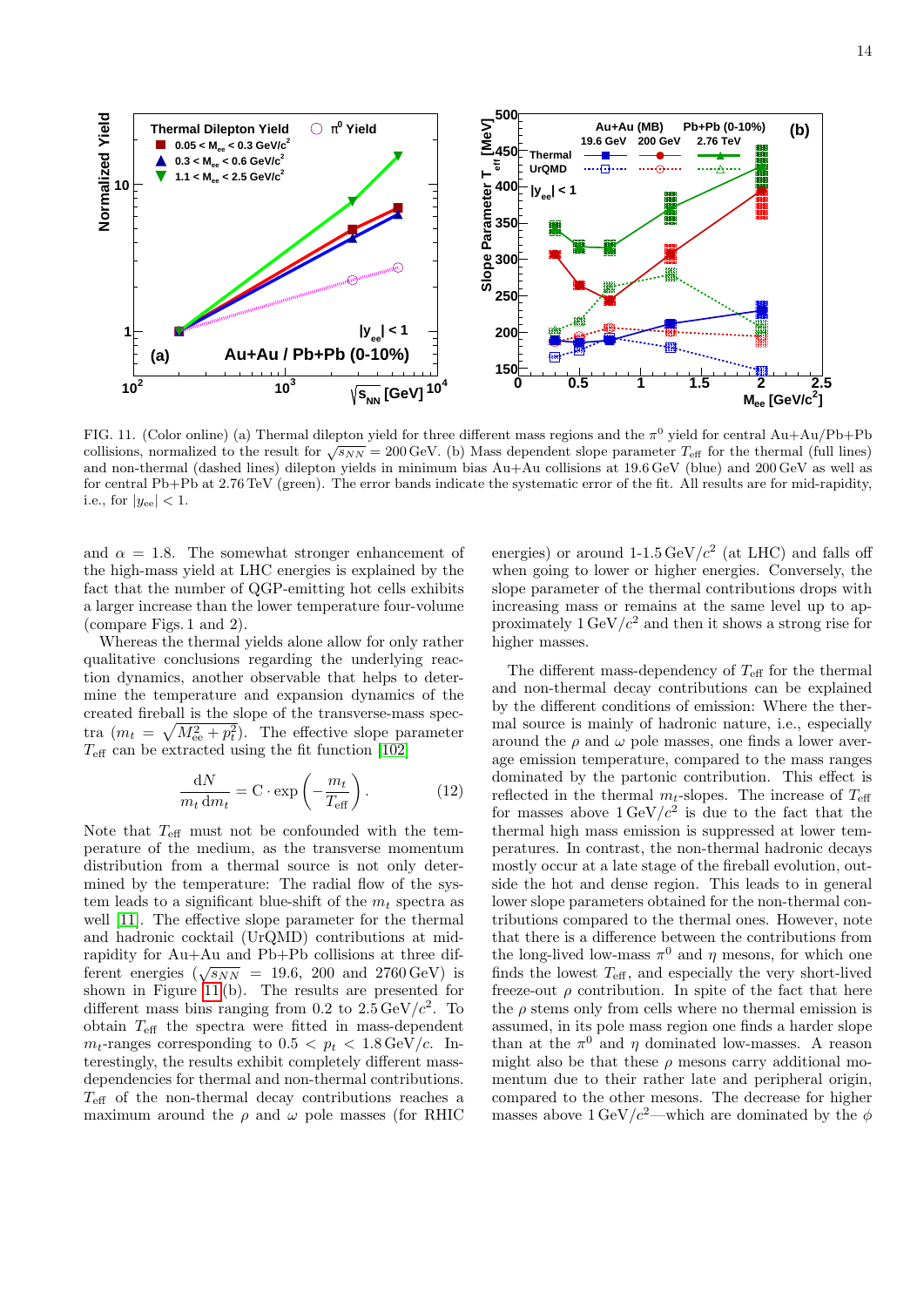and still some  $\rho$ —might be explained by the kinematics of the microscopic decay processes, where high momenta are naturally suppressed if a particle with higher mass is produced, and the longer lifetime of the  $\phi$  compared to the  $\rho$  meson.

The slope parameters for the thermal emission from the coarse-graining approach are similar to those from a fireball parametrization [\[11\]](#page-15-7) for RHIC energies, but for the LHC they seem to be somewhat smaller. However, as already mentioned, it is known that the flow effects are underestimated within the UrQMD model at high collision energies [\[48\]](#page-15-33), so that these differences should be mainly due to a less distinct expansion of the system and not due to differences in the average temperature. The same conclusion is suggested by the comparison of dilepton spectra with experimental data, where we saw an underestimation of the yield for high- $p_t$  (see, e.g., Fig. [6](#page-9-0) (b)).

# <span id="page-14-0"></span>IV. CONCLUSIONS & OUTLOOK

In this paper we have presented dilepton spectra for energies available at collider energies, obtained with an approach using coarse-grained UrQMD transport simulations to calculate the thermal dilepton emission. The results for RHIC energies are compared with the experimental data from the STAR and PHENIX Collaborations and show good agreement. Furthermore, we could depict that the newest PHENIX results collected with the HBD upgrade of the detector are now fully consistent with the STAR measurements and can both be reproduced within the coarse-graining approach. The excess above the hadronic cocktail in the region for  $0.3 < M_{\text{e}^+\text{e}^-} < 0.7 \,\text{GeV}/c^2$  is hereby explained by thermal emission from a broadened  $\rho$  and the Quark-Gluon Plasma.

For higher masses above the  $\phi$  peak our results lie by tendency somewhat below the experimental data. This can be mainly ascribed to the missing implementation of the charm emission, which will be the dominant source for these high masses. However, our results show that also the partonic emission gives a significant contribution to the overall yield in this mass region. Furthermore, a comparison of different EoS indicates that the thermal dilepton spectrum for  $M_{e^+e^-} > 1 \text{ GeV}/c^2$  might enable one to draw conclusions with regard to the QCD phase structure and the equation of state if the charm contribution can be reliably subtracted. The present results are consistent with the open-charm dilepton spectra obtained using a Langevin approach to simulate the in-medium effects on the invariant-mass spectra in a transport+hydro hybrid model. These simulations indicate a strong suppression of the open charm contribution in hot and dense matter compared to the vacuum case, making up only roughly 50% of the total high-mass yield [\[39\]](#page-15-23). In consequence, a study of dilepton emission including the charm contribution in the coarse-graining approach would be very instructive for the full understanding of dilepton emission patterns for higher masses and is planned for future investigations.

While the energy and centrality dependence of the dilepton production are well reproduced within the model, the transverse-momentum dependence shows some deviations from the measurement for higher  $p_t$ , whereas the (dominant) low-momentum production is quite well described. This effect is probably connected to an underestimation of the collective flow in the underlying transport model. One should bear in mind that the model is purely hadronic and that it might therefore not be able to describe some dynamical effects adequately, which are due to the emergence of a partonic phase. However, considering the hadronic nature of the model, the agreement with experimental data as well as the spectra from fireball parametrizations is surprisingly good. In consequence, this substantiates the basic idea of the coarse-graining approach, namely that the only necessary information regarding the fireball evolution is the distribution of energy and particle densities (or T and  $\mu$ , respectively), if one wants to determine the dilepton emission.

Together with the previous results for SIS 18, FAIR and CERN-SPS energies, the coarse-graining approach has proven a successful tool for the theoretical description of dilepton production in heavy-ion collisions over the whole domain of presently available energies, corresponding to a range of  $\sqrt{s_{NN}}$  which spans over three orders of magnitude. It is, nevertheless, also apparent that the coarse-graining approach in its present form can not fully substitute a study of the QCD phase structure based on an microscopic picture of the fireball evolution including the effects from the creation of a deconfined phase of quasifree quarks and gluons. This will be important, e.g., for the study of the anisotropic flow of electromagnetic probes.

#### ACKNOWLEDGMENTS

The authors especially thank Ralf Rapp for providing the parametrizations of the spectral functions. S. E. acknowledges Jan Steinheimer for valuable and fruitful discussions. This work was supported by the Hessian Initiative for Excellence (LOEWE) through the Helmholtz International Center for FAIR (HIC for FAIR), the Bundesministerium für Bildung und Forschung, Germany (BMBF) and the Helmholtz-Gemeinschaft throug the Research School for Quark-Matter Studies (H-QM). The computational resources for this work were provided by the LOEWE-CSC.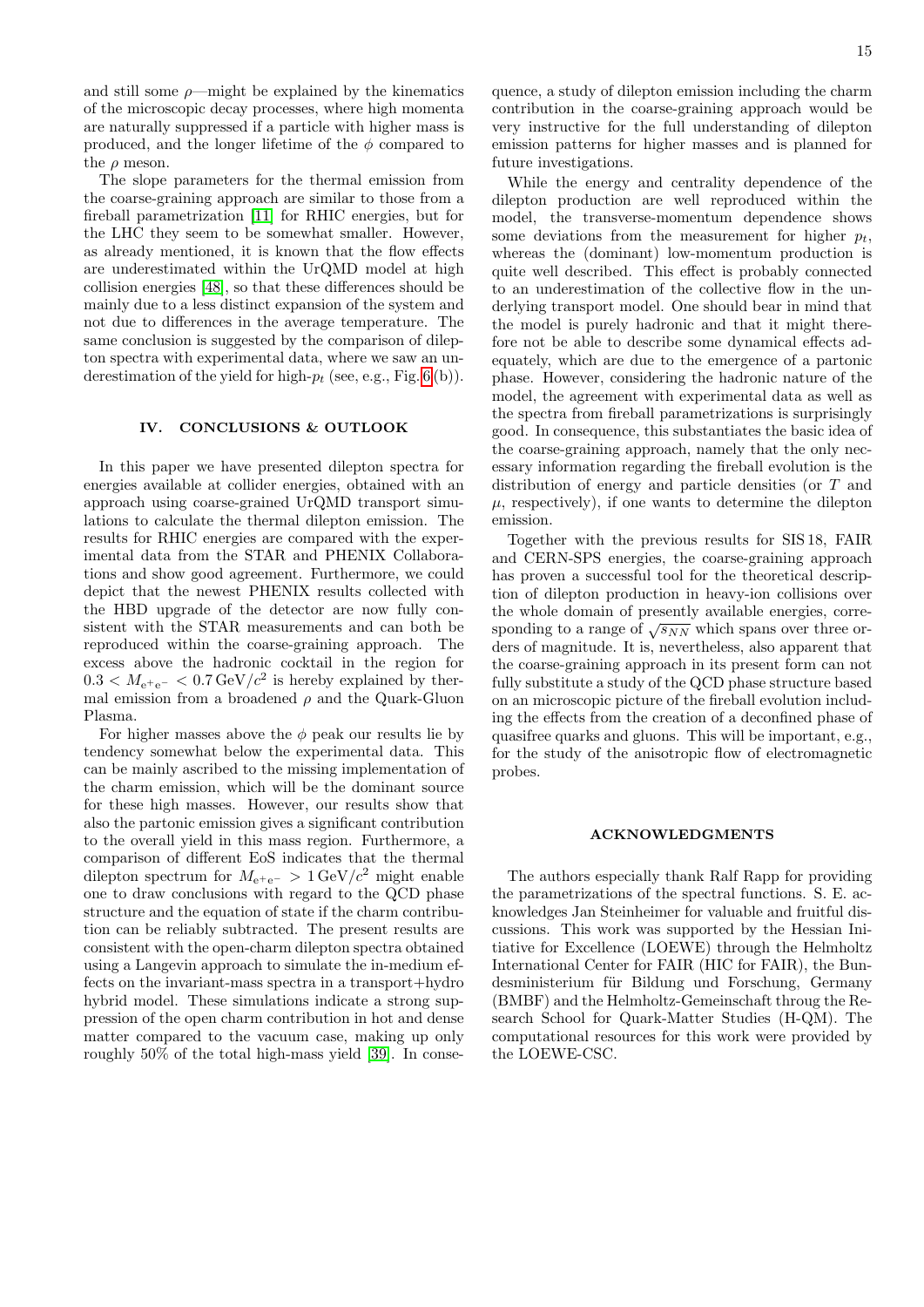- <span id="page-15-0"></span>[1] H. Stöcker and W. Greiner, Phys. Rept. 137, 277 (1986).
- [2] P. Danielewicz, R. Lacey, and W. G. Lynch, Science 298, 1592 (2002).
- [3] E. Shuryak, Prog. Part. Nucl. Phys. 62, 48 (2009).
- [4] R. Rapp, J. Wambach, and H. van Hees, in R. Stock (ed.), Relativistic Heavy Ion Physics, vol. 23 of Landolt-Börnstein - Group I Elementary Particles, Nuclei and Atoms, 134–175 (Springer, Berlin, 2010).
- <span id="page-15-1"></span>[5] J. Schukraft and R. Stock, in H. Schopper and L. Di Lella (eds.), 60 Years of CERN Experiments and Discoveries, chap. 3, 61–87 (World Scientific, Singapore, 2015).
- <span id="page-15-2"></span>[6] J. D. Bjorken, Phys. Rev. D **27**, 140 (1983).
- <span id="page-15-3"></span>[7] E. L. Feinberg, Nuovo Cim. A 34, 391 (1976).
- <span id="page-15-4"></span>[8] E. V. Shuryak, Phys. Lett. B 78, 150 (1978).
- <span id="page-15-5"></span>[9] G. Vujanovic, C. Young, B. Schenke, R. Rapp, S. Jeon, et al., Phys. Rev. C 89, 034904 (2014).
- <span id="page-15-6"></span>[10] R. Ryblewski and M. Strickland, Phys. Rev. D 92, 025026 (2015).
- <span id="page-15-7"></span>[11] R. Rapp, Adv. High Energy Phys. **2013**, 148253 (2013).
- <span id="page-15-8"></span>[12] R. Rapp and H. van Hees, Phys. Lett. B 753, 586 (2016).
- <span id="page-15-9"></span>[13] L. Adamczyk et al. (STAR Collaboration), Phys. Rev. Lett. 113, 022301 (2014), [Addendum: Phys. Rev. Lett. 113, 049903 (2014)].
- <span id="page-15-43"></span>[14] L. Adamczyk et al. (STAR Collaboration), Phys. Rev. C 92, 024912 (2015).
- <span id="page-15-10"></span>[15] L. Adamczyk et al. (STAR Collaboration), Phys. Lett. B 750, 64 (2015).
- <span id="page-15-11"></span>[16] A. Adare et al. (PHENIX Collaboration), Phys. Rev. C 93, 014904 (2016).
- <span id="page-15-12"></span>[17] K. Schmidt, E. Santini, S. Vogel, C. Sturm, M. Bleicher, et al., Phys. Rev. C 79, 064908 (2009).
- [18] J. Weil, H. van Hees, and U. Mosel, Eur. Phys. J. A 48, 111 (2012).
- [19] J. Weil, S. Endres, H. van Hees, M. Bleicher, and U. Mosel, J. Phys. Conf. Ser. 612, 012039 (2015).
- [20] S. Endres and M. Bleicher, J. Phys. Conf. Ser. 426, 012033 (2013).
- <span id="page-15-13"></span>[21] E. Bratkovskaya, J. Aichelin, M. Thomere, S. Vogel, and M. Bleicher, Phys. Rev. C 87, 064907 (2013).
- <span id="page-15-14"></span>[22] B. Schenke and C. Greiner, Phys. Rev. C 73, 034909 (2006).
- [23] B. Schenke and C. Greiner, Phys. Rev. Lett. 98, 022301 (2007).
- [24] J. Weil, U. Mosel, and V. Metag, Phys. Lett. B 723, 120 (2013).
- [25] E. L. Bratkovskaya, W. Cassing, R. Rapp, and J. Wambach, Nucl. Phys. A 634, 168 (1998).
- [26] E. Bratkovskaya and W. Cassing, Nucl. Phys. A 807, 214 (2008).<br>[27] O. Linnyk,
- <span id="page-15-45"></span>W. Cassing, J. Manninen, E. L. Bratkovskaya, and C. M. Ko, Phys. Rev. C 85, 024910  $(2012)$
- <span id="page-15-15"></span>[28] O. Linnyk, E. L. Bratkovskaya, and W. Cassing, Prog. Part. Nucl. Phys. 87, 50 (2016), 1512.08126.
- <span id="page-15-16"></span>[29] P. Huovinen, M. Belkacem, P. J. Ellis, and J. I. Kapusta, Phys. Rev. C 66, 014903 (2002).
- <span id="page-15-17"></span>[30] S. Endres, H. van Hees, J. Weil, and M. Bleicher, Phys. Rev. C 91, 054911 (2015).
- <span id="page-15-27"></span>[31] S. Endres, H. van Hees, J. Weil, and M. Bleicher, Phys. Rev. C 92, 014911 (2015).
- <span id="page-15-44"></span>[32] S. Endres, H. van Hees, and M. Bleicher, Phys. Rev. C 93, 054901 (2016).
- <span id="page-15-18"></span>[33] J. Steinheimer, M. Lorenz, F. Becattini, R. Stock, and M. Bleicher, Phys. Rev. C 93, 064908 (2016), [http:](http://dx.doi.org/10.1103/PhysRevC.93.064908) [//dx.doi.org/10.1103/PhysRevC.93.064908](http://dx.doi.org/10.1103/PhysRevC.93.064908).
- <span id="page-15-19"></span>[34] S. A. Bass, M. Belkacem, M. Bleicher, M. Brandstetter, L. Bravina, et al., Prog. Part. Nucl. Phys. 41, 255 (1998).
- <span id="page-15-20"></span>[35] M. Bleicher, E. Zabrodin, C. Spieles, S. A. Bass, C. Ernst, et al., J. Phys. G 25, 1859 (1999).
- <span id="page-15-21"></span>[36] A. Adare et al. (PHENIX Collaboration), Phys. Lett. B 670, 313 (2009).
- <span id="page-15-22"></span>[37] H. van Hees and R. Rapp, Phys. Rev. C 71, 034907 (2005).
- [38] T. Lang, H. van Hees, J. Steinheimer, G. Inghirami, and M. Bleicher, Phys. Rev. C 93, 014901 (2016).
- <span id="page-15-23"></span>[39] T. Lang, H. van Hees, J. Steinheimer, and M. Bleicher (2013), arXiv: 1305.7377 [hep-ph].
- <span id="page-15-24"></span>[40] G. David, R. Rapp, and Z. Xu, Phys. Rept. 462, 176 (2008).
- <span id="page-15-25"></span>[41] A. Adare et al. (PHENIX Collaboration), Phys. Rev. Lett. **109**, 122302 (2012).
- <span id="page-15-26"></span>[42] A. Adare et al. (PHENIX Collaboration) (2015), arXiv: 1509.07758 [nucl-ex].
- <span id="page-15-28"></span>[43] H. Petersen, M. Bleicher, S. A. Bass, and H. Stöcker (2008), arXiv: 0805.0567 [hep-ph].
- <span id="page-15-29"></span>[44] <http://www.urqmd.org>.
- <span id="page-15-30"></span>[45] W. M. Yao et al. (Particle Data Group), J. Phys. G 33, 1 (2006).
- <span id="page-15-31"></span>[46] E. L. Bratkovskaya, M. Bleicher, M. Reiter, S. Soff, H. Stöcker, M. van Leeuwen, S. A. Bass, and W. Cassing, Phys. Rev. C 69, 054907 (2004).
- <span id="page-15-32"></span>[47] M. Mitrovski, T. Schuster, G. Gräf, H. Petersen, and M. Bleicher, Phys. Rev. C 79, 044901 (2009).
- <span id="page-15-33"></span>[48] H. Petersen, Q. Li, X. Zhu, and M. Bleicher, Phys. Rev. C 74, 064908 (2006).
- <span id="page-15-34"></span>[49] M. Bleicher and H. Stücker, Phys. Lett. B 526, 309 (2002).
- [50] X.-l. Zhu, M. Bleicher, and H. Stöcker, Phys. Rev. C 72, 064911 (2005).
- <span id="page-15-35"></span>[51] X.-l. Zhu, M. Bleicher, and H. Stöcker, J. Phys. G  $32$ , 2181 (2006).
- <span id="page-15-36"></span>[52] Y. Lu, M. Bleicher, F. Liu, Z. Liu, H. Petersen, P. Sorensen, H. Stöcker, N. Xu, and X. Zhu, J. Phys. G 32, 1121 (2006).
- <span id="page-15-37"></span>[53] P. F. Kolb, P. Huovinen, U. W. Heinz, and H. Heiselberg, Phys. Lett. B 00, 232 (2001).
- [54] V. P. Konchakovski, E. L. Bratkovskaya, W. Cassing, V. D. Toneev, S. A. Voloshin, and V. Voronyuk, Phys. Rev. C 85, 044922 (2012).
- <span id="page-15-38"></span>[55] J. Uphoff, F. Senzel, O. Fochler, C. Wesp, Z. Xu, and C. Greiner, Phys. Rev. Lett. 114, 112301 (2015).
- <span id="page-15-39"></span>[56] C. Eckart, Phys. Rev. **58**, 919 (1940).
- <span id="page-15-40"></span>[57] D. Zschiesche, S. Schramm, J. Schaffner-Bielich, H. Stöcker, and W. Greiner, Phys. Lett. B 547, 7 (2002).
- <span id="page-15-41"></span>[58] M. He, R. J. Fries, and R. Rapp, Phys. Rev. C 85, 044911 (2012).
- <span id="page-15-42"></span>[59] H. Petersen, J. Steinheimer, G. Burau, M. Bleicher, and H. Stöcker, Phys. Rev. C 78, 044901 (2008).